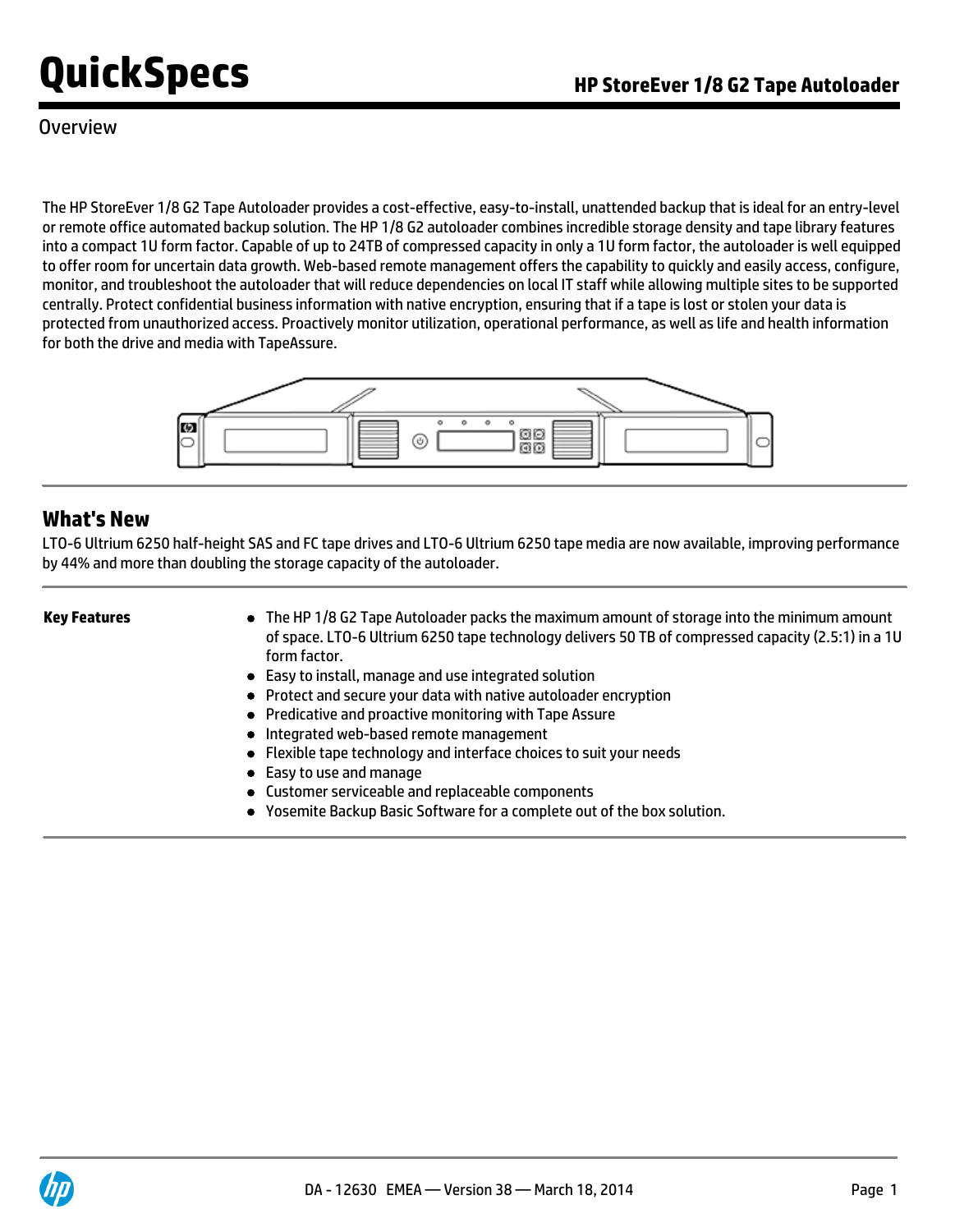### **Overview**

| <b>Family Comparison</b>                           | 1/8 G2 LTO-6 Ultrium 6250 Tape<br><b>Autoloader</b>                    | 1/8 G2 LTO-5 Ultrium 3000 Tape<br><b>Autoloader</b>                                | 1/8 G2 LTO-4 Ultrium 1760 Tape<br>Autoloader                     |
|----------------------------------------------------|------------------------------------------------------------------------|------------------------------------------------------------------------------------|------------------------------------------------------------------|
| <b>Drive Technology</b>                            | Ultrium 6250                                                           | Ultrium 3000                                                                       | Ultrium 1760                                                     |
| <b>Capacity</b><br>(compressed 2.5:1)              | 50 TB                                                                  |                                                                                    |                                                                  |
| <b>Capacity</b><br>(compressed 2:1)                |                                                                        | 24 TB                                                                              | 12.8 TB                                                          |
| <b>Maximum Data Transfer</b><br>(compressed 2.5:1) | 1.44 TB/hr                                                             |                                                                                    |                                                                  |
| <b>Maximum Data Transfer</b><br>(compressed 2:1)   |                                                                        | $1.0$ TB/hr                                                                        | 576 GB/hr                                                        |
| Interface                                          | 8 Gb/sec Fibre Channel<br>(LTO 6 only)<br>6 Gb/sec SAS<br>(LTO 6 only) | 8 Gb/sec Fibre Channel<br>(LTO 5 0 nIy)<br>6 Gb/sec SAS<br>(LTO <sub>5</sub> only) | 3 Gb/sec SAS<br>(LTO 5, 4, 3)<br>Ultra320 LVD SCSI<br>(LTO 4, 3) |

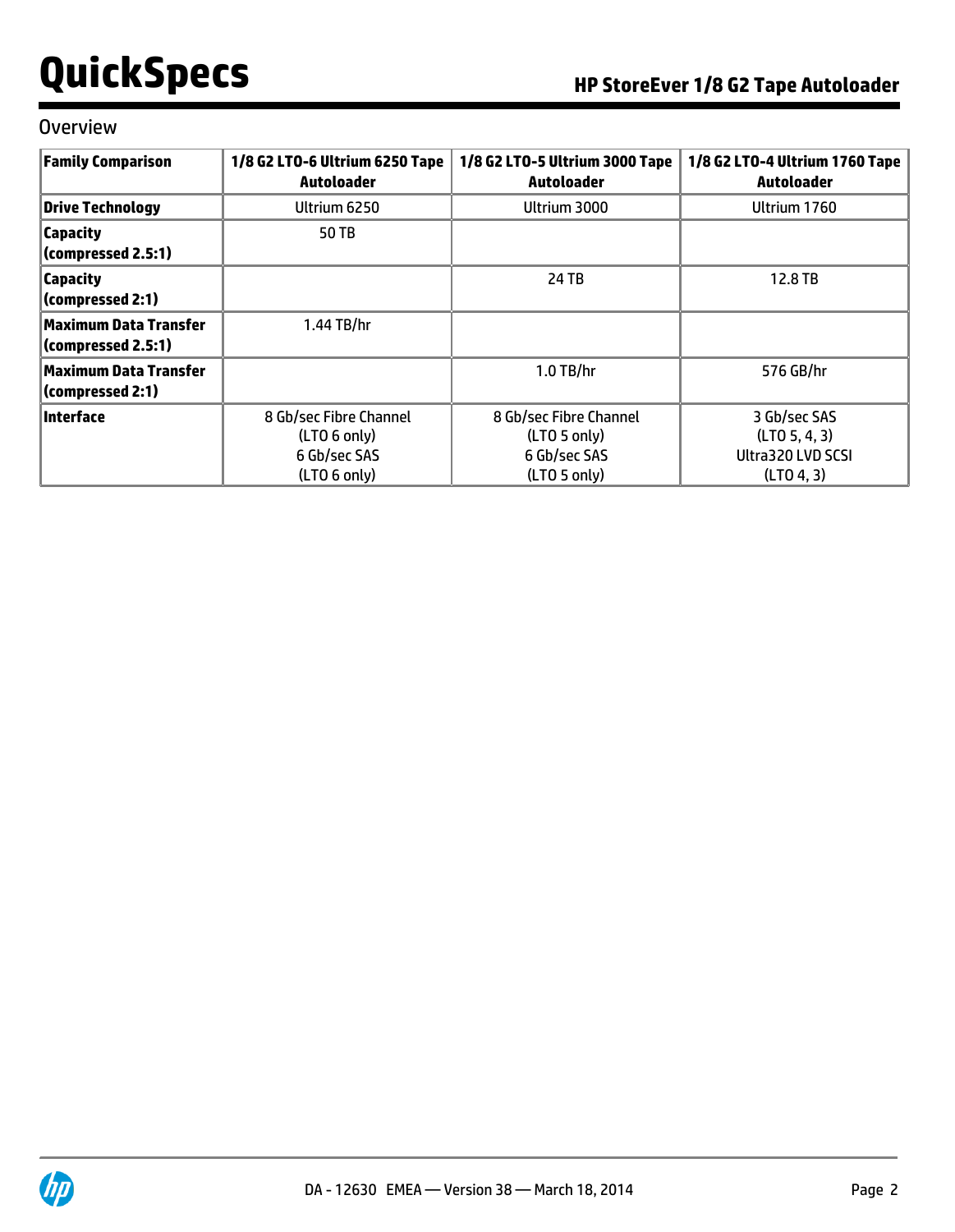## Product Highlights

| <b>Easy Installation</b>                              | The 1/8 G2 Tape Autoloader ships as a rack-ready unit. A separate 1/8 G2 Tape Autoloader Rack Kit must<br>be purchased to allow installation in a variety of HP racks which include the 10000 series, 9000 series,<br>5000 series and System/E racks.                                                                                                                                                                                                                                                                                                                                                         |
|-------------------------------------------------------|---------------------------------------------------------------------------------------------------------------------------------------------------------------------------------------------------------------------------------------------------------------------------------------------------------------------------------------------------------------------------------------------------------------------------------------------------------------------------------------------------------------------------------------------------------------------------------------------------------------|
|                                                       | A set of rubber feet are included in the box if you choose to use the unit on a tabletop or desk. For<br>additional structural rigidity, HP recommends the purchase of the 1/8 G2 Rack-to-Tabletop conversion kit<br>which has a maximum load of 33 pounds (15 kilograms) and fully encloses the unit.                                                                                                                                                                                                                                                                                                        |
| <b>Data Protector backup</b><br>and recovery software | If the Autoloader is for a large environment that requires UNIX support and/or enterprise class application<br>and feature support then HP Data Protector is the recommended backup and recovery software. If current<br>or future requirements will require Data Protector, this software should be installed from day 1.                                                                                                                                                                                                                                                                                    |
|                                                       | For more information and evaluation software please visit: http://www.hp.com/go/dataprotector.                                                                                                                                                                                                                                                                                                                                                                                                                                                                                                                |
| <b>Linear Tape File System</b><br>(LTFS)              | HP LTFS makes tape self-describing, file-based, and easy-to-use, it also provides users with the ability to<br>use standard file operations on tape media for accessing, managing and sharing files with an interface that<br>behaves just like a hard disk. In addition, LTFS provides the ability to share data across platforms, as you<br>would with a USB drive or memory stick. Simply load a tape into the drive, mount it into the file system,<br>and it becomes visible as a disk. For more information, including user guide, downloads and compatibility,<br>visit: http://www.hp.com/go/ltfs     |
| <b>HP StoreOpen</b><br><b>Automation</b>              | HP StoreOpen Automation is a free downloadable application that extends the LTFS capability to HP<br>Autoloaders, HP MSL and ESL G3 Tape Libraries. By simply mounting the tape autoloader or library as a file<br>system, the intuitive HP StoreOpen Automation interface makes it easier to copy, rename, create or move<br>files. When a cartridge folder is selected for use, that tape is automatically moved to an available tape<br>drive.                                                                                                                                                             |
|                                                       | For more information, including user guide, downloads and compatibility, visit:<br>http://www.hp.com/go/HPStoreOpen                                                                                                                                                                                                                                                                                                                                                                                                                                                                                           |
| Manageability                                         | The 1/8 G2 Tape Autoloader allows web-based remote manageability; the unit can be monitored and<br>managed from across the room or across the globe. Functions included in the management tool include:<br>Status information on the drive and system<br>• System configuration operations and reporting<br>• System error and status logs<br>• Library and drive firmware upload capabilities<br>• Diagnostic tests and information<br>• Cartridge movement for maintenance and management purposes<br>• Cleaning cartridge support<br>• Security and access control<br>• SNMP support for IP communications |

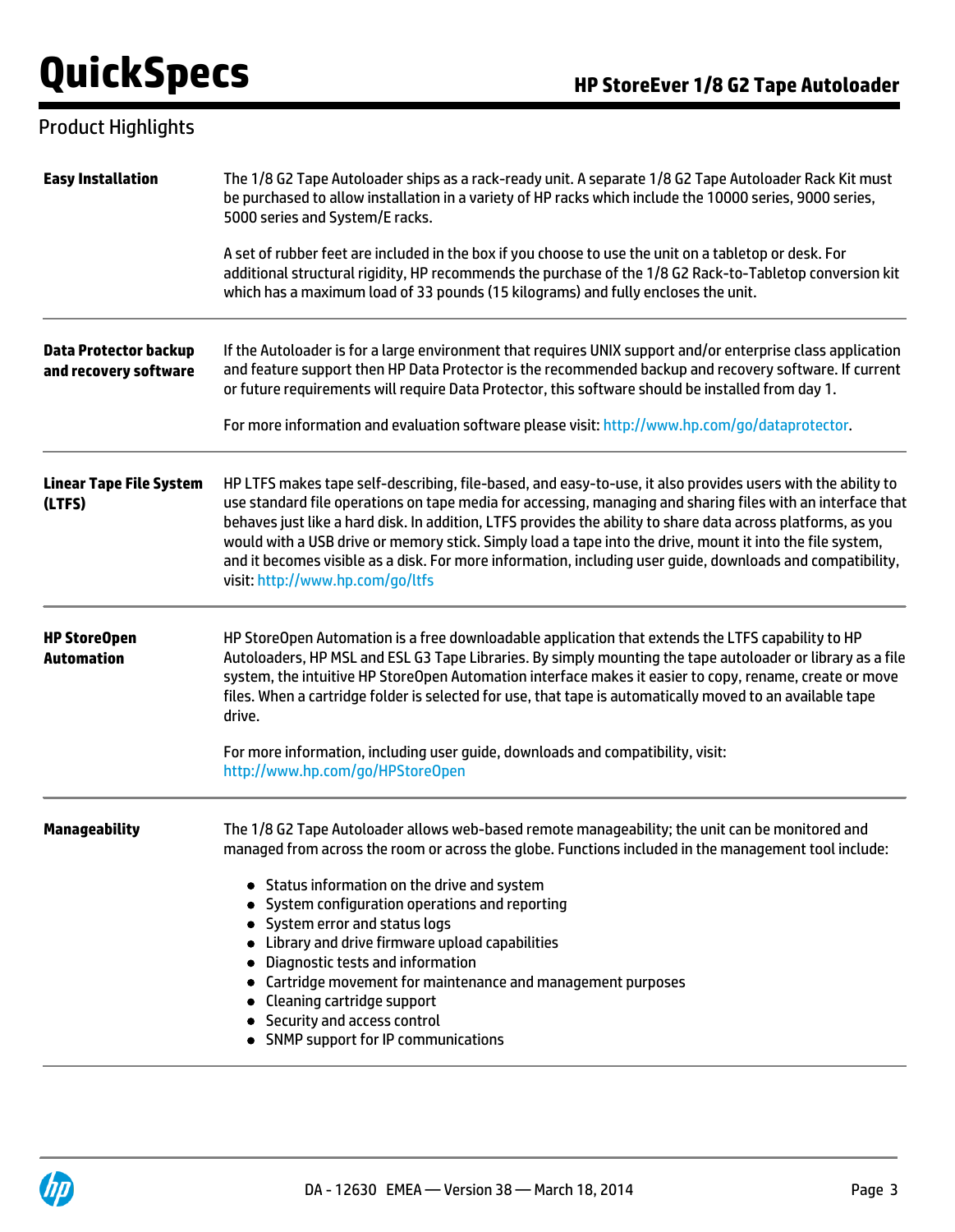| <b>Product Highlights</b>                       |                                                                                                                                                                                                                                                                                                                                                                                                                                                                                                                                                                                                                                                                                                                                                                                                                                                                                                                                                                                                                                                                                                                                                                                                                                                                                                                                                                                                                                                                                                                                                                                                                                                                                                                                                                                                                                                             |
|-------------------------------------------------|-------------------------------------------------------------------------------------------------------------------------------------------------------------------------------------------------------------------------------------------------------------------------------------------------------------------------------------------------------------------------------------------------------------------------------------------------------------------------------------------------------------------------------------------------------------------------------------------------------------------------------------------------------------------------------------------------------------------------------------------------------------------------------------------------------------------------------------------------------------------------------------------------------------------------------------------------------------------------------------------------------------------------------------------------------------------------------------------------------------------------------------------------------------------------------------------------------------------------------------------------------------------------------------------------------------------------------------------------------------------------------------------------------------------------------------------------------------------------------------------------------------------------------------------------------------------------------------------------------------------------------------------------------------------------------------------------------------------------------------------------------------------------------------------------------------------------------------------------------------|
| <b>Proven Reliability</b>                       | With a rating of 2,000,000 robot load/unload cycles, the 1/8 G2 Tape Autoloader provides necessary high<br>reliability for today's demanding environment. To improve reliability and longevity, all HP Ultrium<br>products feature Data Rate Matching (DRM). This allows the tape drive to dynamically and continuously<br>adjust the speed of the drive, from 7 MB/s to 140 MB/s, to match the speed of the host or network. This<br>increases performance, reduces mechanical wear on the tape drive and extends tape life.                                                                                                                                                                                                                                                                                                                                                                                                                                                                                                                                                                                                                                                                                                                                                                                                                                                                                                                                                                                                                                                                                                                                                                                                                                                                                                                               |
| <b>Longevity</b>                                | Organizations need to be confident that their data in archive is still there when they need it. LTO tape<br>media is specified with a 30 year shelf life in normal ambient conditions.                                                                                                                                                                                                                                                                                                                                                                                                                                                                                                                                                                                                                                                                                                                                                                                                                                                                                                                                                                                                                                                                                                                                                                                                                                                                                                                                                                                                                                                                                                                                                                                                                                                                      |
| <b>Disaster Recovery and</b><br><b>Security</b> | Removable media also has the advantage that data is held 'offline' which means that archive data on tape<br>has the additional level of protection from the threats to on-line data from viruses, hackers and cyber-<br>attacks. LTO-6, LTO-5, and LTO-4. Ultrium tape drives include hardware based data encryption to prevent<br>unauthorized access to data at rest and cartridges are available with write-once-read-many (WORM)<br>capability to prevent accidental overwriting of data archived on the tape. Both WORM and hardware data<br>encryption features help organizations to comply with increased data security regulations.                                                                                                                                                                                                                                                                                                                                                                                                                                                                                                                                                                                                                                                                                                                                                                                                                                                                                                                                                                                                                                                                                                                                                                                                                |
| <b>Encryption</b>                               | The HP 1/8 G2 & MSL Encryption Kit provides a library-enabled encryption solution that greatly enhances<br>data privacy, confidentiality, and integrity of your critical business data while supporting compliance<br>requirements. While there are a wide range of encryption solutions available, the HP 1/8 G2 & MSL<br>Encryption Kit is intended to be an easy and affordable library-enabled solution for small businesses.<br>Protect the confidentiality and integrity of your data:<br>The encryption kit includes two USB key server tokens, product documentation, and firmware support.<br>One encryption kit is needed per library or autoloader and it must be physically accessible so that the USB<br>token can be inserted into the automation device. One of the two tokens will plug into the USB port in the<br>autoloader or library and will generate and maintain encryption keys for the LTO-6, LTO-5 and LTO-4<br>drives/libraries. The USB key server token uses a hardware random number generator, a cryptographic<br>module running on FIPS 140-2 Level 3 validated hardware, password authentication, and digital envelopes<br>for strong encryption keys and security operations. The second USB token is intended to provide a backup<br>to the first. The keys are transferred securely token-to-token for backup or export, with no exposure to<br>insecure PCs, servers, or networks. The encryption kit provides a self-contained solution for MSL libraries<br>with no additional software, PCs, or servers required or involved.<br>Protect IT resources and meet compliance requirements:<br>With the HP 1/8 G2 & MSL Encryption Kit, users can enable or disable encryption, configure the USB key<br>server tokens, restore encrypted data, as well as a variety of other tasks. In addition, the LTO-6, LTO-5 and |
|                                                 | LTO-4 tape drives use the Advanced Encryption Standard (AES) with the longest and most secure keys --<br>256 bits. AES-256 encryption is implemented using the Galois Counter Mode (GCM). This method adds<br>Message Authentication Codes to ensure the integrity as well as privacy of the backup data stored on tape.<br>The HP LTO-6 LTO, 5, and LTO-4 Ultrium Tape Drives are designed to be compliant with the standard for<br>tape media security (IEEE 1619.1).                                                                                                                                                                                                                                                                                                                                                                                                                                                                                                                                                                                                                                                                                                                                                                                                                                                                                                                                                                                                                                                                                                                                                                                                                                                                                                                                                                                     |

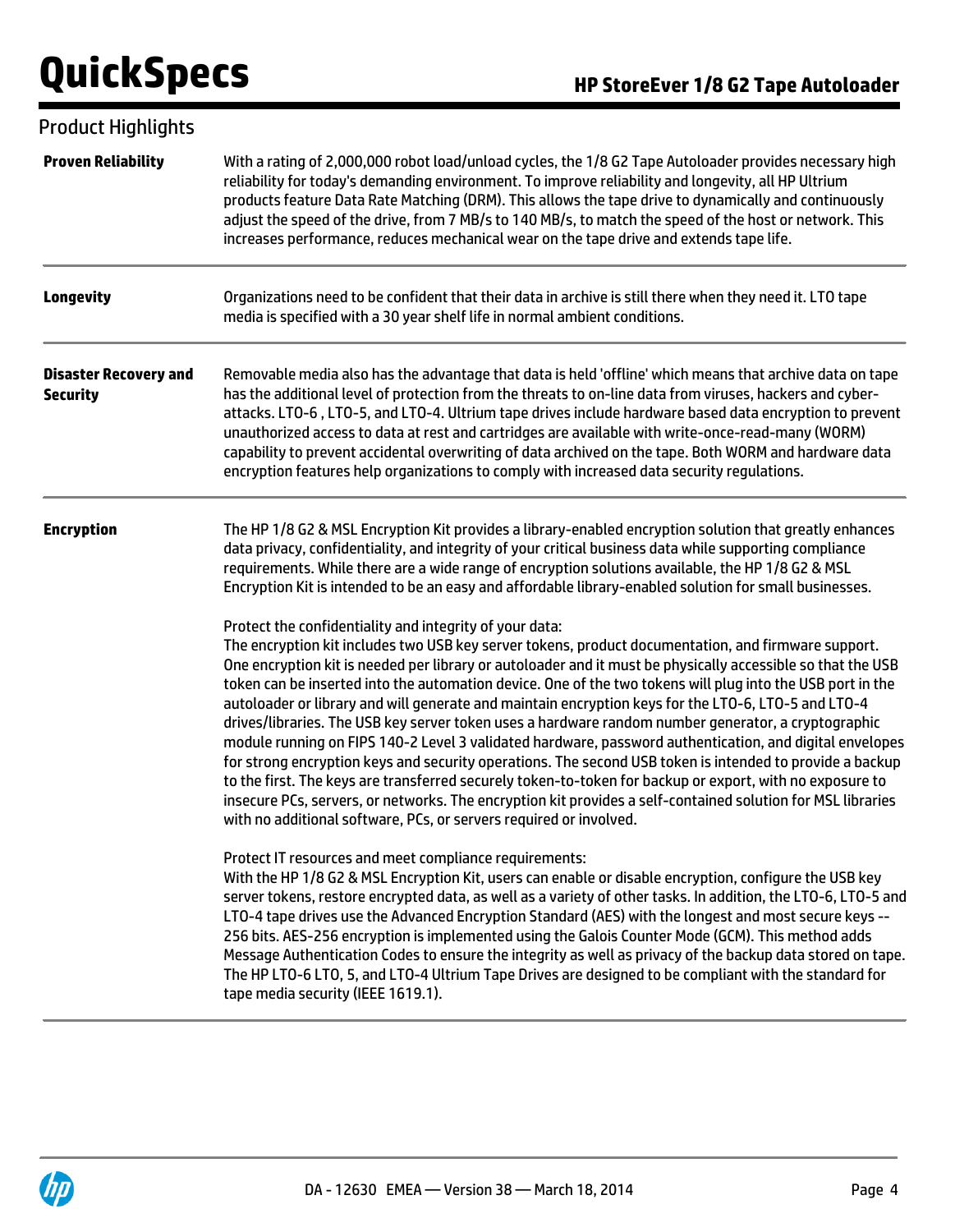| <b>Product Highlights</b>     |                                                                                                                                                                                                                                                                                                                                                                                                                                                                                                                                                                                                                                                                                                                                                                                                           |                                                                                                                                                                                                                                                                                                                                                                                                                                                                                                                                                                 |
|-------------------------------|-----------------------------------------------------------------------------------------------------------------------------------------------------------------------------------------------------------------------------------------------------------------------------------------------------------------------------------------------------------------------------------------------------------------------------------------------------------------------------------------------------------------------------------------------------------------------------------------------------------------------------------------------------------------------------------------------------------------------------------------------------------------------------------------------------------|-----------------------------------------------------------------------------------------------------------------------------------------------------------------------------------------------------------------------------------------------------------------------------------------------------------------------------------------------------------------------------------------------------------------------------------------------------------------------------------------------------------------------------------------------------------------|
| <b>LTO Ultrium Technology</b> | a league of their own. Inclusion of innovative features such as Adaptive Tape Speed (ATS) ensure that<br>directly with Ultrium Tape Drives from other vendors.                                                                                                                                                                                                                                                                                                                                                                                                                                                                                                                                                                                                                                            | HP LTO (Linear Tape Open) Ultrium Tape Drives use best of breed technology. By taking the best features<br>from other tape technologies and combining them into a single new technology, Ultrium tape drives are in<br>Ultrium LTO technology is an open drives can meet the performance and reliability demands of a library<br>environment. Industry standard format; thus data written on HP Ultrium Tape Drives can be interchanged                                                                                                                         |
| <b>Investment protection</b>  | HP LTO tape drives and automation products are founded on the LTO open standard and adhere to the<br>published LTO format roadmap to Generation 8. With built-in two generation backwards read<br>compatibility, LTO customers can be assured of investment protection.                                                                                                                                                                                                                                                                                                                                                                                                                                                                                                                                   |                                                                                                                                                                                                                                                                                                                                                                                                                                                                                                                                                                 |
| <b>Data Rate Matching</b>     | and continuously across the wide range of transfer rates. This feature ensures that the tape drive<br>continues to stream data regardless of the environment, and brings three big advantages:<br>• It optimizes performance and maximizes overall efficiency, allowing the drive to respond<br>immediately to any speed changes from the host.<br>increasing reliability.                                                                                                                                                                                                                                                                                                                                                                                                                                | Data Rate Matching combines sophisticated buffer management with the HP exclusive variable Adaptive<br>Tape Speed technology, to allow the tape drive to match its transfer rate to the host speed dynamically<br>It minimizes rewinding and repositioning of the tape, significantly reducing physical wear and<br>• It minimizes the power requirements for the drive by reducing the number of repositions needed.                                                                                                                                           |
|                               | <b>LTO Ultrium Tape Drive</b>                                                                                                                                                                                                                                                                                                                                                                                                                                                                                                                                                                                                                                                                                                                                                                             | ATS data transfer rate range (native)                                                                                                                                                                                                                                                                                                                                                                                                                                                                                                                           |
|                               | HP LTO-6 Ultrium 6250                                                                                                                                                                                                                                                                                                                                                                                                                                                                                                                                                                                                                                                                                                                                                                                     | 54 to 160 MB/s                                                                                                                                                                                                                                                                                                                                                                                                                                                                                                                                                  |
|                               | HP LTO-5 Ultrium 3000                                                                                                                                                                                                                                                                                                                                                                                                                                                                                                                                                                                                                                                                                                                                                                                     | 47 to 140 MB/s                                                                                                                                                                                                                                                                                                                                                                                                                                                                                                                                                  |
|                               | HP LTO-4 Ultrium 1760                                                                                                                                                                                                                                                                                                                                                                                                                                                                                                                                                                                                                                                                                                                                                                                     | 33 to 80 MB/s                                                                                                                                                                                                                                                                                                                                                                                                                                                                                                                                                   |
| <b>HP Ultrium WORM</b>        | integrity of stored data for periods that can extend well beyond seven years.<br>non-rewriteable format that meets the most stringent regulatory guidelines. Using a combination of<br>integrated fail-safe features in the drive firmware, cartridge memory, and tape formatting, the LTO-6,<br>LTO-5, LTO-4, and LTO-3 Ultrium can archive large amounts of data for periods of up to 30 years in a<br>for both rewritable and WORM media, IT organizations can now easily integrate a secure, long-term<br>archiving solution into their current data protection strategy. As compared to other technologies that<br>feature support for WORM storage, the LTO-6, LTO-5, LTO-4 and LTO-3 Ultrium tape drives offer the<br>advantages of:<br>• A single drive to support all backup and archiving needs | Critical to the success of data retention policies in highly regulated environments is the ability to store and<br>manage data in an unalterable state. Following stringent guidelines set forth by regulatory agencies such<br>as the SEC and HIPPA, IT organizations must now integrate new solutions and policies that can verify the<br>The LTO-6, LTO-5, LTO-4, and LTO-3 Ultrium tape drives feature the ability to archive and store data in a<br>secure, untampered state. Since all LTO-6, LTO-5, LTO-4, and LTO-3 Ultrium tape drives include support |
|                               |                                                                                                                                                                                                                                                                                                                                                                                                                                                                                                                                                                                                                                                                                                                                                                                                           | Tup distinctive tape sartridges to easily distinguish and manage beth rewriteable and WODM data                                                                                                                                                                                                                                                                                                                                                                                                                                                                 |

- Two distinctive tape cartridges to easily distinguish and manage both rewriteable and WORM data cartridges
- A specially designed WORM data cartridge with multiple integrated fail-safe features to prevent accidental or intentional overwriting of data
- Support from many backup and archiving software vendors, providing the most comprehensive and mainstream support in the industry

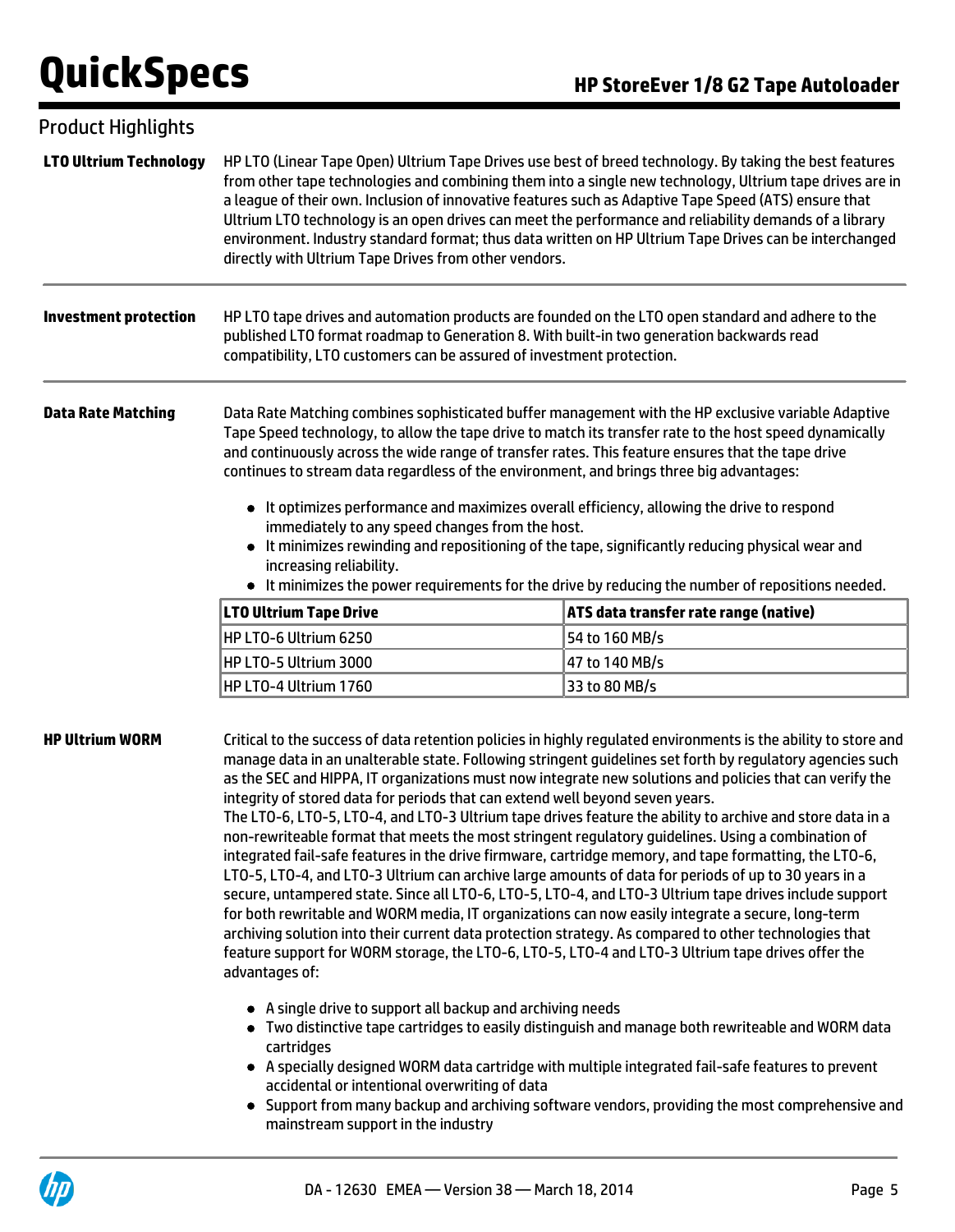| <b>Product Highlights</b> |                                                                                                                                                                                                                                                                                                                                                                                                                                                                                                                                                                                                                                                                                                                        |
|---------------------------|------------------------------------------------------------------------------------------------------------------------------------------------------------------------------------------------------------------------------------------------------------------------------------------------------------------------------------------------------------------------------------------------------------------------------------------------------------------------------------------------------------------------------------------------------------------------------------------------------------------------------------------------------------------------------------------------------------------------|
|                           | The LTO open standard that offers greater choice and compatibility across all third- and fourth-<br>$\bullet$<br>generation LTO Ultrium products                                                                                                                                                                                                                                                                                                                                                                                                                                                                                                                                                                       |
|                           | NOTE: While all HP LTO-6, LTO-5, and LTO-4 Ultrium tape drives support LTO Ultrium WORM media, some<br>third, fourth and fifth -generation LTO Ultrium tape drives from other manufacturers may not include read<br>and write support for LTO Ultrium WORM media. For non-HP third- and fourth-generation LTO Ultrium tape<br>drives, please check the manufacturers' specifications to ensure this support is provided if you are using<br>your WORM media. If WORM support is not provided, the drive will eject the WORM tape cartridge<br>immediately upon insertion into to the tape drive.                                                                                                                       |
|                           | HP Library and Tape Tools The 1/8 G2 Tape Autoloader is supported on The HP industry-leading diagnostic tool - HP Library and Tape<br>Tools (L&TT). L&TT is a single, convenient program that's a snap to install and simple to operate. L&TT's<br>intuitive user interface eliminates the need for training and deploys in less than five minutes. This robust<br>diagnostic tool is designed for both the experienced professional and the untrained administrator. It<br>ensures product integrity through self-diagnostics and fast resolution to device concerns. Additional<br>information on L&TT plus download information can be found at: http://www.hp.com/support/tapetools.                               |
| <b>HP Storage Media</b>   | HP recommends that you use HP-branded cartridges in the 1/8 G2 Tape Autoloader to assure the highest<br>level of protection for your valuable data. The test program for HP media is the most thorough and<br>comprehensive in the industry.                                                                                                                                                                                                                                                                                                                                                                                                                                                                           |
|                           | All HP cartridges must satisfy an exhaustive battery of additional tests that relate directly to real life<br>situations, where real data and real businesses are at stake. The benefit of the HP brand specification for<br>media is consistent quality. Through the testing of thousands of HP drives and HP cartridges, the ideal<br>formulation for backup performance is defined and then continuously monitored. This hugely resource-<br>intensive process is unique to HP and affords deep insight into the HP+HP backup solution for a wide range<br>of environments and duty cycles. Your best choice for ease of support and maximum dependability is to<br>use HP-branded Ultrium cartridges at all times. |
| for Servers and Storage   | Factory Express Portfolio HP Factory Express offers configuration, customization, integration and deployment services for HP<br>servers and storage products. Customers can choose how their factory solutions are built, tested,<br>integrated, shipped and deployed. Customization must comply with all relevant product specifications and<br>factory supported configurations.                                                                                                                                                                                                                                                                                                                                     |
|                           | Factory Express offers service packages for simple configuration, racking, installation, complex<br>configuration and design services as well as individual factory services, such as image loading, asset<br>tagging, and custom packaging. HP products supported through Factory Express include a wide array of<br>servers and storage: HP Integrity, HP ProLiant, HP ProLiant Server Blades, HP BladeSystem, and HP 9000<br>servers as well as MSA, VA7xxx, EVA, and XP disk arrays, rackable tape libraries and configurable network<br>switches.                                                                                                                                                                 |
|                           | Type of service support varies by platform and product family. For more information on Factory Express<br>services for your specific server model or storage device please contact your sales representative or go to:<br>http://www.hp.com/go/factory-express.                                                                                                                                                                                                                                                                                                                                                                                                                                                        |

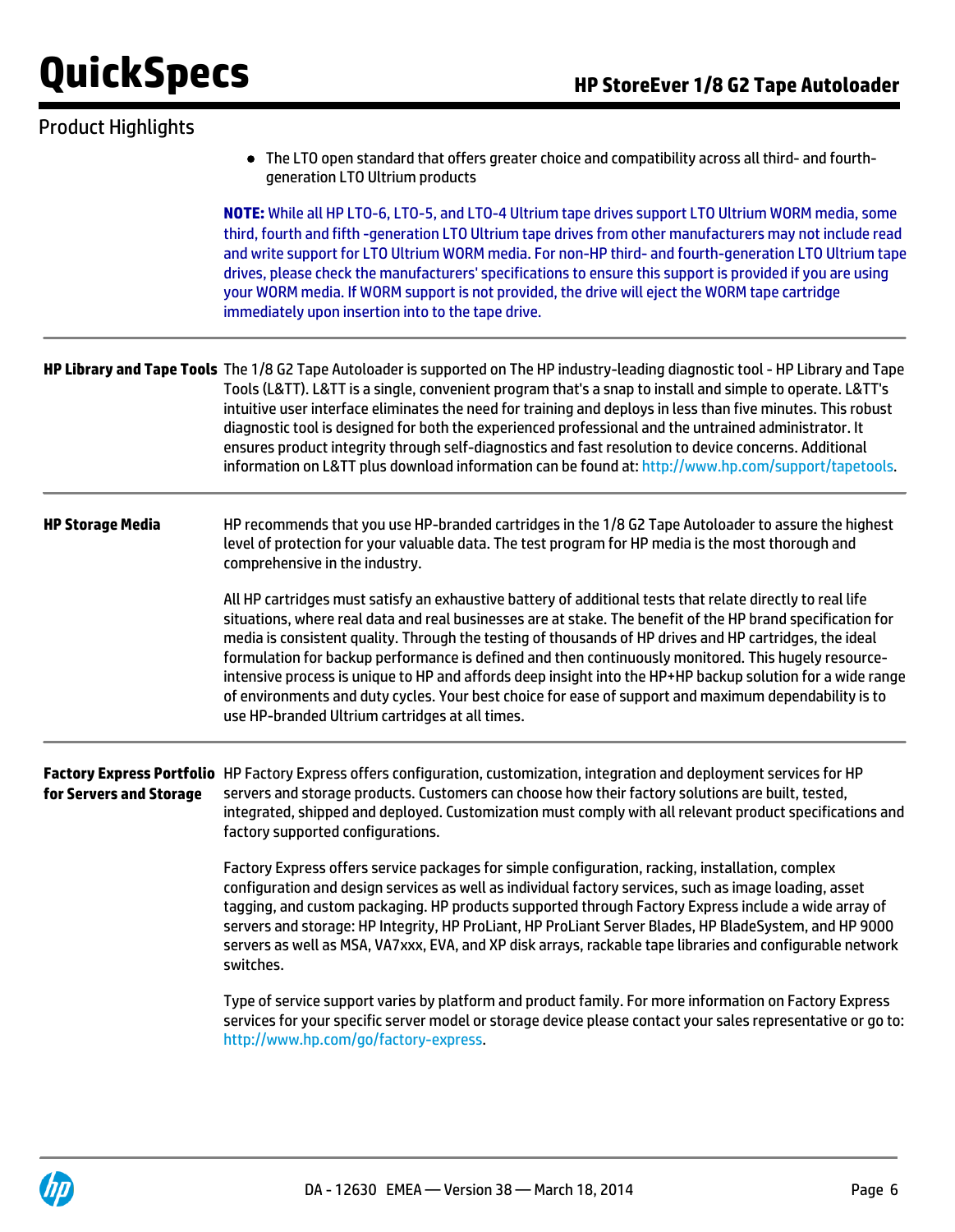## Compatibility

| <b>Compatibility</b>        | The HP extensive compatibility testing program assures that your HP 1/8 G2 Tape Autoloader works with<br>leading servers, operating systems, and backup applications - and not just those sold by HP. The 1/8 G2<br>Tape Autoloader works seamlessly in many environments, making them especially suitable if you have a<br>mixed system environment. For the latest list of servers, workstations, operating systems, and backup<br>software that support the 1/8 G2 Tape Autoloader, check the HP Enterprise Backup Solution compatibility<br>matrix at: http://www.hp.com/go/ebs. |
|-----------------------------|--------------------------------------------------------------------------------------------------------------------------------------------------------------------------------------------------------------------------------------------------------------------------------------------------------------------------------------------------------------------------------------------------------------------------------------------------------------------------------------------------------------------------------------------------------------------------------------|
|                             | NOTE: The 1/8 G2 Tape Autoloader requires an HBA with multiple LUN support and should not be used with<br><b>RAID or Array controllers</b>                                                                                                                                                                                                                                                                                                                                                                                                                                           |
| <b>Server Compatibility</b> | The 1/8 G2 Tape Autoloader is supported on a wide range of HP systems. For details of which 1/8 G2 Tape<br>Autoloader works with which systems, including third-party systems, reference the EBS compatibility<br>matrix at: http://www.hp.com/go/ebs for the latest hardware compatibility information.                                                                                                                                                                                                                                                                             |
| <b>OS Support</b>           | Reference the EBS compatibility matrix for the most up-to-date OS compatibility information at:<br>http://www.hp.com/go/ebs.                                                                                                                                                                                                                                                                                                                                                                                                                                                         |
| <b>Software Support</b>     | Reference the EBS compatibility matrix for the most up-to-date software compatibility information at:<br>http://www.hp.com/go/ebs.                                                                                                                                                                                                                                                                                                                                                                                                                                                   |

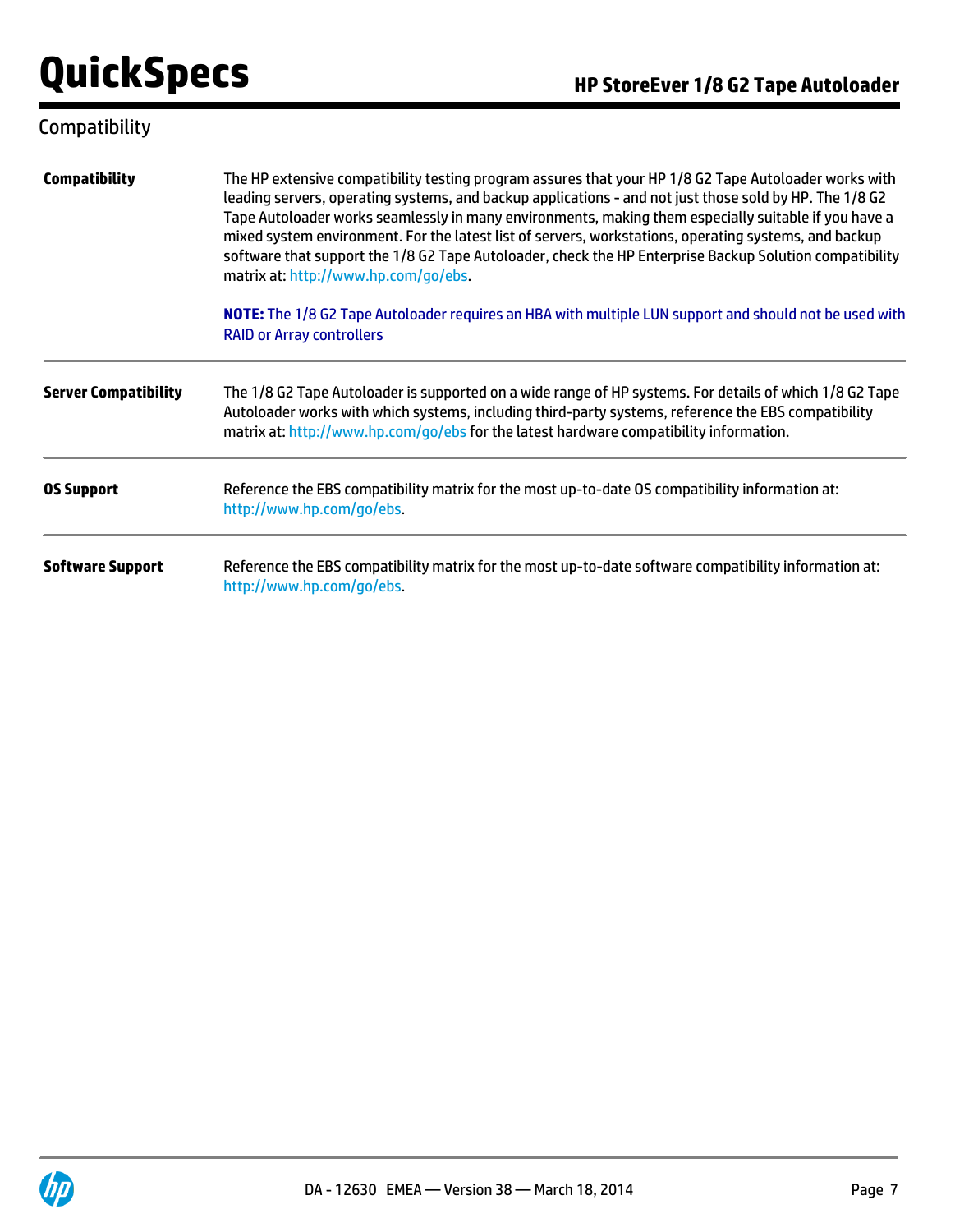## Service and Support, HP Care Pack, and Warranty Information

**Warranty** The warranty for this product consists of 1-year parts exchange, next business day.

#### **For increased uptime, productivity and ROI -HP Care Pack packaged services for Storage**

These days, you need to get the most out of your storage investment-you can't afford not to. When you buy HP storage products and solutions, it's also a good time to think about what levels of service and support you may need. To help take the worry out of deploying, designing, maintaining, and managing your environment, we've designed a portfolio of service options that are as: flexible, reliable and scalable as your storage. Unlike storage-only vendors, we take a holistic approach to your entire environment, bridging storage, servers, blades, software and network infrastructures with our HP Care Pack packaged services for Storage.

#### **Protect your business beyond the warranty**

When it comes to robustness and reliability, standard warranties on today's computing equipment have matured just as the technologies have matured. Good news on some fronts-but also a source of potential problems and subsequent consequences that come from depending on standard warranties alone. Standard warranty protects against product defects and some causes of downtime- but not the business. By using a standard approach to warranty uplifts, such as HP Care Pack Services, you can reduce downtime risks and be more certain of operational consistency for both mission-critical and standard business computing. Simply put, HP Care Pack Services normalize the warranty of combined products - helping you proactively guard against unplanned downtime.

#### **Extending warranties with HP Care Pack Services**

For cost-effective upgrading or extending your standard warranty, HP Care Pack Services offer a suite of standard reactive hardware and software support services that are sold separately, or combined as with our Support Plus and Support Plus 24 services. The portfolio also provides a combination of proactive and reactive services, such as Proactive 24 Service and Critical Service. In addition, with HP Proactive Select we offer an innovative approach to service delivery that gives you the flexibility to acquire the specific proactive services you need today, then add services as your needs evolve. HP Proactive Select offers a broad set of technical or perevent type service options - including server, storage, and network, SAN device, and software, environment, installation and education services. Services that you can mix and match depending on your specific requirements, from preliminary planning and equipment delivery to installation, configuration, integration, and testing, through every level of ongoing support. Our HP Care Pack packaged services for Storage assures help when you need it most. And for many products, post-warranty HP Care Pack Services are available when your original warranty has expired.

### **HP Storage Services: Offering reliability, flexibility and value-just like your storage**

HP Storage Services offers a full spectrum of customer care, from technology support to complex migrations to complete completely managed services. HP Factory Express provides customization, integration and deployment services for turnkey solutions. HP Education offers flexible, comprehensive training on storage networking, disk storage systems, and storage software to help your IT staff get the most out of your investments. And HP Financial solutions extend innovative financing and asset management programs to cost-effective buy, manage and eventually retire your older equipment.

HP Storage Services, the trusted business technology experts who manage your technology in action, because when technology works, business works. <http://www.hp.com/services/storage>

#### **NOTE:** Care Pack Services availability may vary by product and country.

HP Care Pack Services are sold by HP and HP Authorized Service Partners:

- Services for customers purchasing from HP or an enterprise reseller are quoted using HP order configuration tools.
- Customers purchasing from a commercial reseller can find HP Care Pack Services at <http://www.hp.com/go/lookuptool>

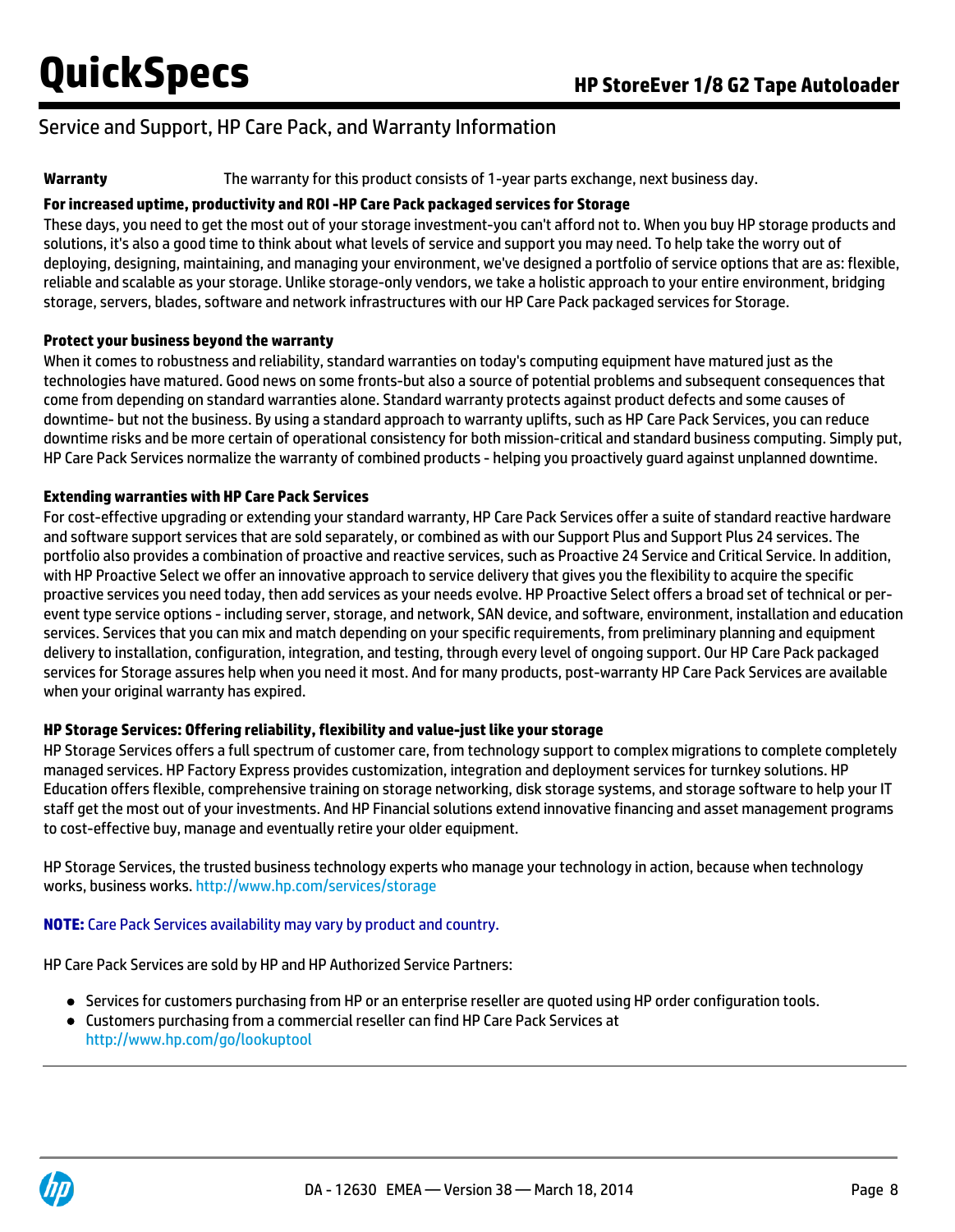### Service and Support, HP Care Pack, and Warranty Information

### **Recommended HP Care Pack Services for optimal satisfaction with your HP product.**

**Recommended Services 3-Year HP Support Plus 24**

For a higher return on your storage investment, HP Support Plus 24 provides integrated hardware and software support services designed specifically for your technology. Available 24x7, this 3-year combined reactive support option delivers onsite hardware support and over-the-phone software support aroundthe-clock. Leverage the full strength of HP Technology Services - customers can trust the services professionals at HP to work collaboratively with them, putting our strategic and technical know-how to work across their entire infrastructure.

- Improve uptime with responsive hardware and software services
- Enjoy consistent service coverage across geographically dispersed sites
- Update HP software at a predictable cost
- Increase customer satisfaction-with no interoperability gaps

#### <http://h20195.www2.hp.com/V2/GetPDF.aspx/5981-6638EN.pdf>

#### **HP Install Storage Autoloader/Tape Drive Array Service**

For smooth startup and better business outcomes, HP Install Storage Autoloader/Tape Drive Array Service- this service provides initial hardware installation into your server technology environment (system configuration is not included). Leverage the full strength of HP Technology Services - customers can trust the services professionals at HP to work collaboratively with them, putting our strategic and technical know-how to work across their entire infrastructure.

- Allows your IT resources to stay focused on their core tasks and priorities
- Reduces implementation time, impact and risk to your storage environment

#### <http://h71028.www7.hp.com/ERC/downloads/5981-9356EN.pdf>

#### **HP Proactive Select Service**

HP Proactive Select Service improves your IT performance and manageability through the use of cost effective flexible services. HP provides technical expertise and best practices to accelerate ROI of your technology investment. Selectable proactive services span a wide range of technology and process services - a flexible way to purchase proactive services that fit your particular environment and situation.

HP Proactive Select Service is technology agnostic and purchased in addition to your choice of underlying reactive support.

- Access to a list of flexible and customizable proactive service activities
- Enhance customers' in-house IT team with complementary assistance from HP
- Improved time to solution
- Reduce business risk and project costs by accessing HP specialists
- Simplify IT operational procedures by leveraging HP best practices

#### <http://h20195.www2.hp.com/v2/GetPDF.aspx/4AA2-3842ENN.pdf>

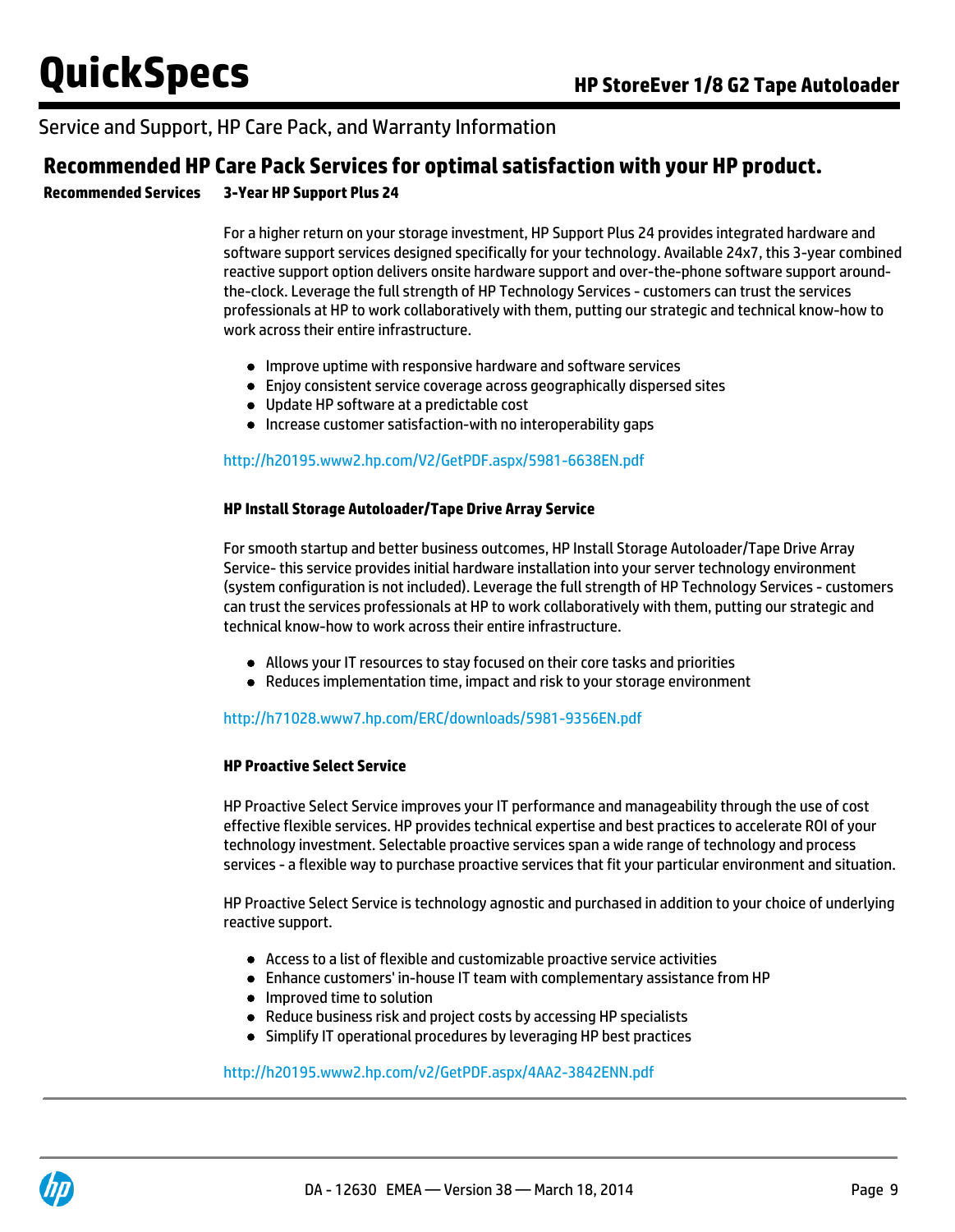### Service and Support, HP Care Pack, and Warranty Information

| eSupport                                         | HP eSupport is a portfolio of technology-based services that assist you with managing your business<br>environment - from the desktop to the data center.                                                                                                                                                                                                                                                                                                                      |
|--------------------------------------------------|--------------------------------------------------------------------------------------------------------------------------------------------------------------------------------------------------------------------------------------------------------------------------------------------------------------------------------------------------------------------------------------------------------------------------------------------------------------------------------|
|                                                  | <b>Support Portal</b><br>The HP support portal provides one-stop access to the information, tools and services you need to<br>manage the daily operations of your IT environment.                                                                                                                                                                                                                                                                                              |
|                                                  | <b>Features include:</b>                                                                                                                                                                                                                                                                                                                                                                                                                                                       |
|                                                  | • Access to self-solve tools (including search technical knowledge base)<br>• Efficient logging and tracking of support cases<br>• Collaboration with other business and IT professionals<br>• Download of patches and drivers<br>• Access to diagnostic tools<br>• Proactive notification of relevant information                                                                                                                                                             |
|                                                  | Access to certain features of the support portal requires an HP service agreement. To access the support<br>portal, visit http://www.hp.com/support                                                                                                                                                                                                                                                                                                                            |
| <b>Customer Technical</b><br><b>Training</b>     | Consider education as an integral part of your strategy to get the best return on investment for your HP<br>storage solution. HP offers a variety of training courses on storage software, networking, archiving and<br>disk storage systems. Our classes are available in many delivery modalities from traditional instructor-led<br>courses at one of our 80 training centers worldwide to on-site training customized to your needs or online.<br>www.hp.com/learn/storage |
| <b>HP Services Awards</b>                        | HP Services continues to be recognized for service and support excellence by customers, partners,<br>industry organizations and publications around the world. Recent honors and award reflect our services<br>team's dedications, technical expertise, professionalism and uncompromising commitment to customer<br>satisfaction. For a list of all our awards, please visit<br>http://h20219.www2.hp.com/services/cache/433028-0-0-225-121.htm                               |
| <b>Additional Services</b><br><b>Information</b> | For more information about HP Care Pack Services for Storage, please visit:<br>http://www.hp.com/services/storage                                                                                                                                                                                                                                                                                                                                                              |
|                                                  | If you have specific questions, contact your local HP representative. Contact information for a<br>representative in your area can be found at "Contact HP" http://www.hp.com                                                                                                                                                                                                                                                                                                  |

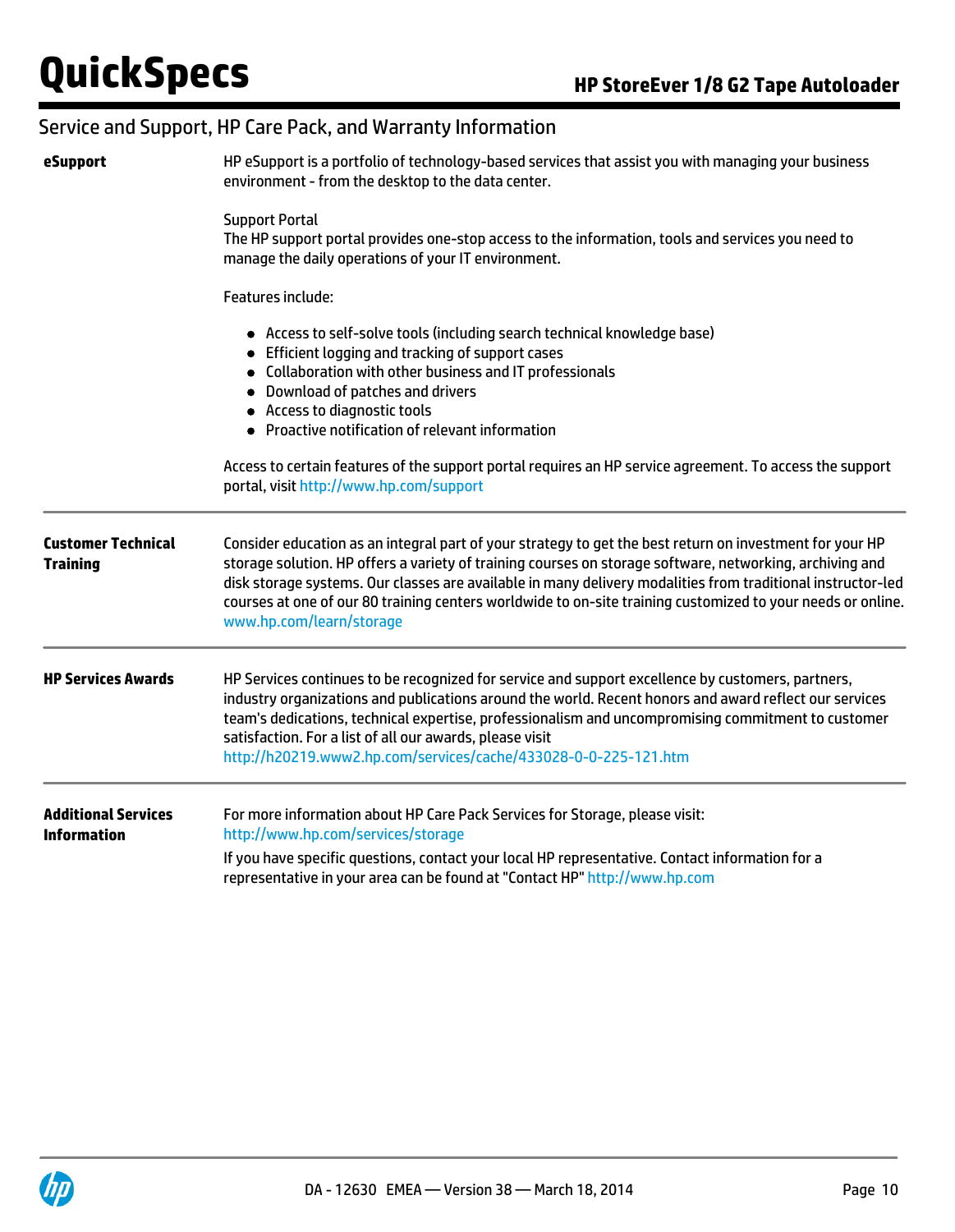## Configuration Information

**NOTE:** The HP StoreEver 1/8 G2 Tape Autoloader comes standard as a one drive, 8-slot unit (includes both a right and left 4-slot magazine) which is shipped rack-ready. A separate 1/8 G2 Tape Autoloader Rack Kit must be purchased to complete the rack installation. The HP 1/8 G2 Tape Autoloader ships with a PDU power cord (C13/C14, 10A, P/N 142257-002). If a 110V receptacle power cord is needed please order (P/N AF556A). For power cord options, please visit: HP Power Cord Link: [www.hp.com/products/powercords](http://www.hp.com/products/powercords)

### **Step 1 – Base Configuration**

| <b>Select one:</b> |                                                                                    |                    |
|--------------------|------------------------------------------------------------------------------------|--------------------|
| <b>Model Name</b>  | <b>Model Description</b>                                                           | <b>Part Number</b> |
| <b>Model Name</b>  | HP StoreEver 1/8G2 LTO-6 Ultrium 6250 SAS Tape Autoloader                          | COH18A             |
|                    | HP StoreEver 1/8 G2 Tape HP StoreEver 1/8 G2 LTO-6 Ultrium 6250 FC Tape Autoloader | COH19A             |
| <b>Autoloader</b>  | HP StoreEver 1/8G2 LTO-5 Ultrium 3000 FC Tape Autoloader                           | <b>BL541B</b>      |
|                    | HP StoreEver 1/8 G2 LTO-5 Ultrium 3000 SAS Tape Autoloader                         | <b>BL536B</b>      |
|                    | HP StoreEver 1/8 G2 LTO-4 Ultrium 1760 SAS Tape Autoloader                         | <b>AK377B</b>      |
|                    | HP StoreEver 1/8 G2 LTO-4 Ultrium 1760 SCSI Tape Autoloader                        | AJ816B             |
|                    | Kit Contents (for each autoloader):                                                |                    |
|                    | • SCSI models:                                                                     |                    |
|                    | ○ (1) 2.5M PDU Power Cord, C13/C14, 10A                                            |                    |
|                    | ○ (1) 6' VHDCI to HDTS68 SCSI cable                                                |                    |
|                    | O (1) RJ-45 Ethernet cable                                                         |                    |
|                    | ○ (1) HDTS68 SCSI terminator                                                       |                    |
|                    | ○ Set of six rubber feet (for tabletop use)                                        |                    |
|                    | O Getting Started Poster                                                           |                    |
|                    | O Flyer for Yosemite Server Backup software                                        |                    |
|                    | <b>SAS models:</b>                                                                 |                    |
|                    | O (1) 2.5M PDU Power Cord, C13/C14, 10A                                            |                    |
|                    | ○ (1) 2M External Infiniband (SFF8470) to Mini SAS (SFF8088) 1x SAS Cable          |                    |
|                    | ○ (1) RJ-45 Ethernet cable                                                         |                    |
|                    | ○ Set of six rubber feet (for tabletop use)                                        |                    |
|                    | O Getting Started Poster                                                           |                    |
|                    | O Flyer for Yosemite Server Backup software                                        |                    |
|                    | $\bullet$ FC models:                                                               |                    |
|                    | O (1) 2.5M PDU Power Cord, C13/C14, 10A                                            |                    |
|                    | $\circ$ (1) RJ-45 Ethernet cable                                                   |                    |
|                    | ○ Set of six rubber feet (for tabletop use)                                        |                    |
|                    | O Getting Started Poster                                                           |                    |
|                    | O Flyer for Yosemite Server Backup software                                        |                    |
|                    |                                                                                    |                    |
|                    |                                                                                    |                    |

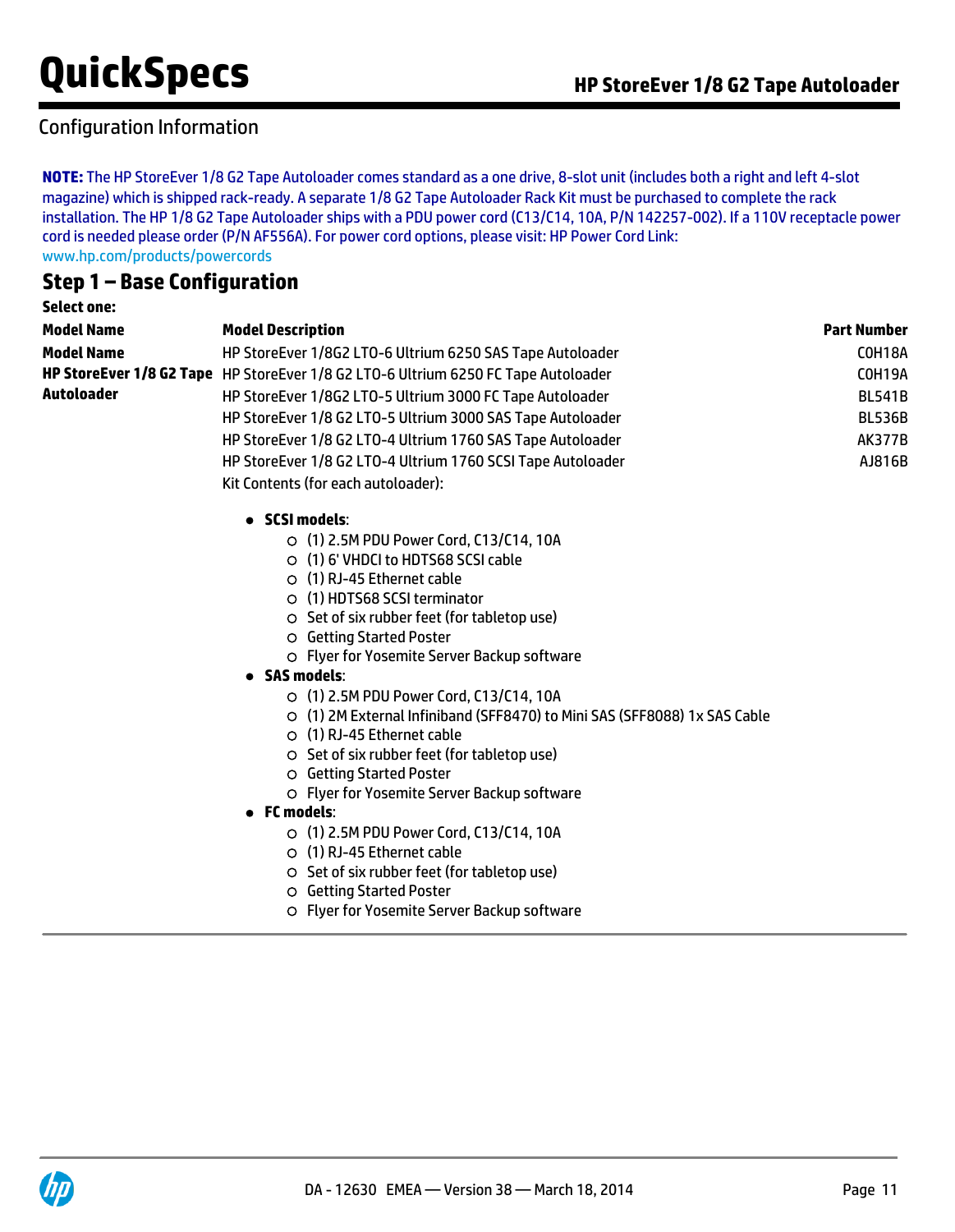### Configuration Information

## **Step 2 - Additional Options**

**Select each required option with quantities specified:**

| Power Cord | Quantity | <b>Description</b>                                                         | <b>Part Number</b> |
|------------|----------|----------------------------------------------------------------------------|--------------------|
|            | 1 each   | Power Cord, US, C13, 10A, 1.83m                                            | AF556A             |
|            |          | <b>NOTE:</b> This cord does not ship standard with 1/8 G2 Tape Autoloader. |                    |
|            | 1 each   | PDU Power Cord, C13/C14, 10A, 2.5m                                         | 142257-002         |
|            |          | <b>NOTE:</b> This cord ships standard with each 1/8 G2 Tape Autoloader;    |                    |
|            |          | can be used to connect the rack-mounted device to PDUs with IEC-           |                    |
|            |          | 320 receptacles.                                                           |                    |
|            | 1 each   | Power Cord, Euro, C13, 10A, 1.83m                                          | <b>AF568A</b>      |
|            | 1 each   | Power Cord, UK, C13, 10A, 1.83m                                            | <b>AF570A</b>      |
|            | 1 each   | Power Cord, Danish, C13, 10A, 1.83m                                        | AF566A             |
|            | 1 each   | Power Cord, Swiss, C13, 10A, 1.83m                                         | <b>AF565A</b>      |
|            | 1 each   | Power Cord, Italian, C13, 10A, 1.83m                                       | AF571A             |
|            | 1 each   | Power Cord, South Africa, C13, 10A, 2.5m                                   | AF567A             |
|            | 1 each   | Power Cord, Taiwan, C13, 12A, 1,83m                                        | AF561A             |
|            | 1 each   | Power Cord, China, C13, 10A, 1.83m                                         | <b>AF557A</b>      |
|            | 1 each   | Power Cord, Japan, C13, 12A, 2.0m                                          | <b>AF572A</b>      |
|            | 1 each   | Power Cord, Australia, C13, 10A, 2.5m                                      | <b>AF569A</b>      |
|            | 1 each   | Power Cord, Argentina, C13, 10A, 2.5m                                      | <b>AF558A</b>      |
|            | 1 each   | Power Cord, Brazil, C13, 10A, 1.83m                                        | <b>AF559A</b>      |
|            | 1 each   | Power Cord, Korea, C13, 10A, 1.83m                                         | AF560A             |
|            | 1 each   | Power Cord, Israel, C13, 10A, 1.83m                                        | AF564A             |
|            | 1 each   | Power Cord, India, C13, 10A, 2.0m                                          | AF562A             |

**NOTE:** One power cord is required; please select the correct power cord for your geographical location.

**WARNING:** This product can ONLY be used with an HP approved power cord for your specific geographic region. Use of a non-HP approved power cord may result in: 1) not meeting individual country specific safety requirements; 2) insufficient conductor capacity that could result in overheating with potential personal injury and/or property damage; and 3) an unapproved power cord could fracture resulting in the internal contacts being exposed, which potentially could subject the user to a shock hazard. HP disclaims all liability in the event a non-HP approved power cord is used.

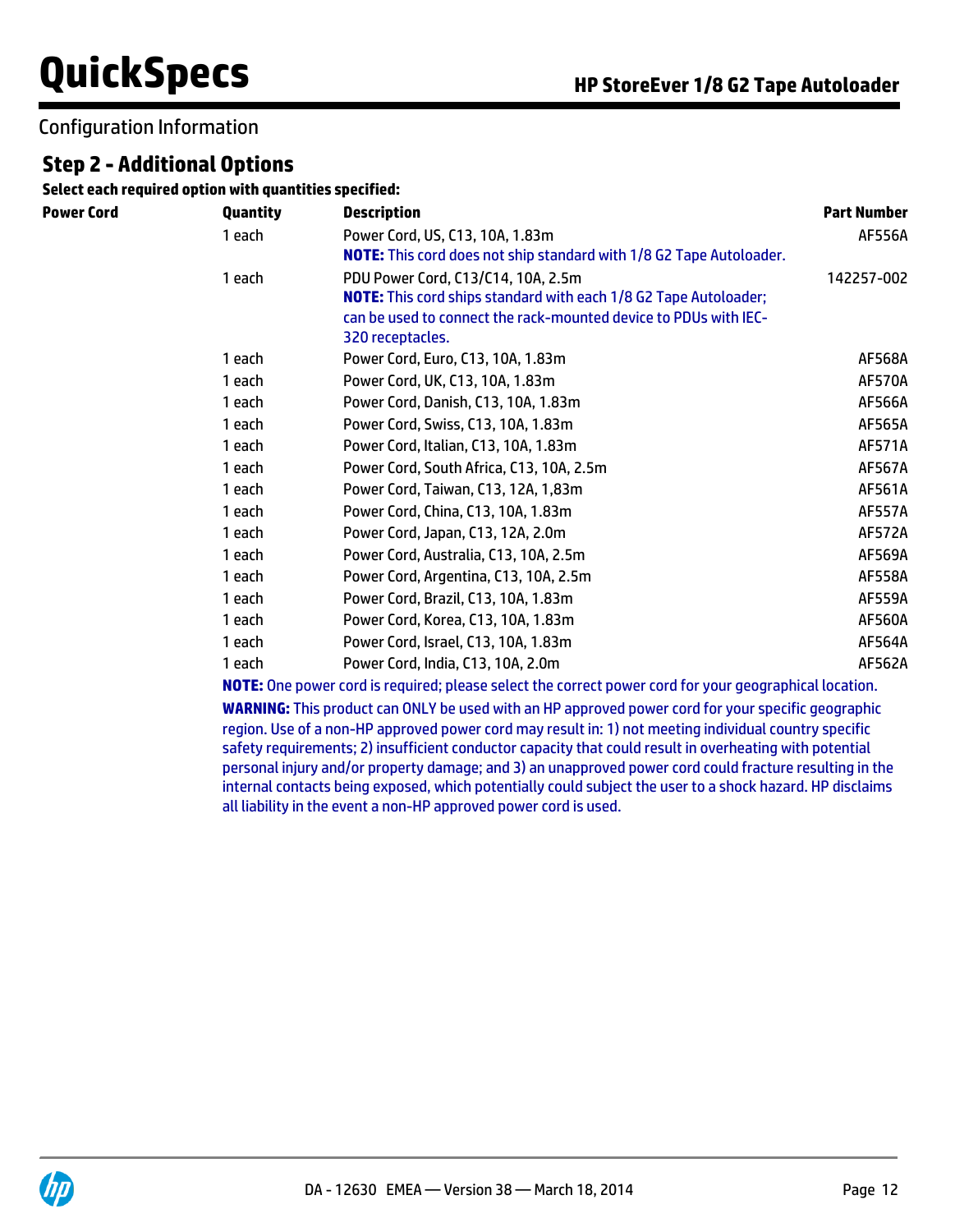## Related Options

| <b>Factory Racking</b>                           | Factory integrate the 1/8 G2 Tape Autoloader with other HP products such as HP<br><b>ProLiant Servers.</b><br><b>NOTE:</b> #0D1 will appear after the 1/8 G2 Tape Autoloader part number on the sales<br>order if HP factory integration is indicated.<br><b>HP Factory Rack Mount Shelf Kit</b><br><b>NOTE:</b> Required to safely ship the 1/8 G2 Tape Autoloader via the factory integration<br>option (#0D1); shelf can be removed after the rack is received at the customer site.                                                   | #0D1<br>AB469A |
|--------------------------------------------------|-------------------------------------------------------------------------------------------------------------------------------------------------------------------------------------------------------------------------------------------------------------------------------------------------------------------------------------------------------------------------------------------------------------------------------------------------------------------------------------------------------------------------------------------|----------------|
| <b>Rack Kit</b>                                  | HP StoreEver 1/8 G2 Tape Autoloader Rack Kit<br>NOTE: Required to install the unit in a standard 19-inch rack; includes rails and<br>rackmount instructions.                                                                                                                                                                                                                                                                                                                                                                              | <b>AH166A</b>  |
| <b>Rack-to-Tabletop</b><br><b>Conversion Kit</b> | HP StoreEver 1/8 G2 Rack-to-Tabletop Conversion Kit<br>NOTE: For use in converting the rack-ready 1/8 G2 Tape Autoloader into a structurally<br>rigid and fully enclosed tabletop model; maximum load up to 33 pounds (15 kilograms).                                                                                                                                                                                                                                                                                                     | <b>AH199A</b>  |
| <b>Magazine Kit</b>                              | HP StoreEver 1/8 G2 Right Magazine Kit<br>NOTE: For use only on the right side of the 1/8 G2 Tape Autoloader; additional 4-slot<br>magazine.                                                                                                                                                                                                                                                                                                                                                                                              | <b>AH167A</b>  |
|                                                  | HP StoreEver 1/8 G2 Tape Autoloader Left Magazine Kit<br>NOTE: For use only on the left side of the 1/8 G2 Tape Autoloader; additional 4-slot<br>magazine which includes an import/export slot.                                                                                                                                                                                                                                                                                                                                           | <b>AH862A</b>  |
| <b>Encryption</b>                                | HP StoreEver 1/8 G2 & MSL Tape Library Encryption Kit. NOTE: For use with new or<br>installed LTO-5 or LTO-4 Ultrium 1/8 G2 Tape Autoloaders and<br>MSL2024/4048/8048/8096 Tape Libraries. The encryption token will generate and<br>retain encryption keys for HP LTO-6, LTO-5 or LTO-4 Ultrium tape drives in the<br>autoloader or library.                                                                                                                                                                                             | AM495A         |
| <b>Rack Cabinets</b>                             | The 1/8 G2 Tape Autoloader is supported in a variety of HP Rack offerings from 22U to 42U high racks,<br>including the HP Intelligent Series Racks and the HP 10000 G2 Series Racks. For more information on the<br>HP rack offerings, please see the following URL:<br>http://h18004.ww1.hp.com/products/servers/platforms/rackandpower.html<br>NOTE: The 1/8 G2 Tape Autoloader is certified to ship in HP racks that include a shock pallet. It is<br>mandatory to use a shock pallet in order to ship racks with equipment installed. |                |

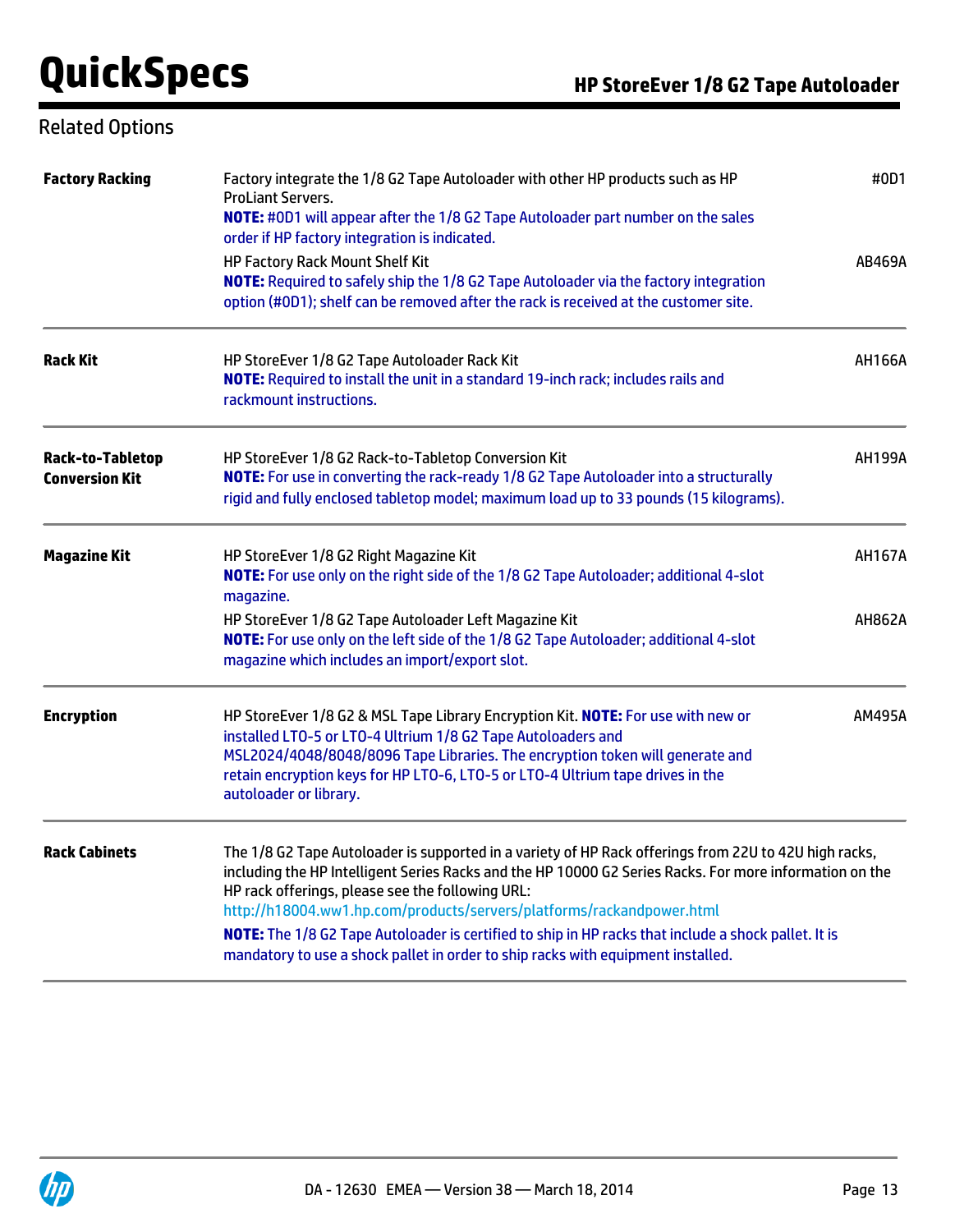| <b>Related Options</b>        |                                                                                                                                                                                                                                                                                                    |               |
|-------------------------------|----------------------------------------------------------------------------------------------------------------------------------------------------------------------------------------------------------------------------------------------------------------------------------------------------|---------------|
| <b>FC Host Bus Adapters</b>   | The 1/8 G2 Tape Autoloader is certified with a number of HP Fibre Channel Host Bus Adapters. For the<br>most current list of supported FC HBAs, please see the HP Storage EBS (Enterprise Backup Solutions)<br>Compatibility Matrices document and EBS Design Guide located at: www.hp.com/go/ebs. |               |
|                               | For more information on FC HBAs, please see Fibre Channel Host Bus Adapters at:<br>http://h18006.www1.hp.com/storage/saninfrastructure/hba.html.                                                                                                                                                   |               |
| <b>SAS Host Bus Adapters</b>  | The 1/8 G2 Tape Autoloader is certified with a number of HP SAS Host Bus Adapters. For<br>the most current list of supported SAS HBAs, please see the HP Storage EBS (Enterprise<br>Backup Solutions) Compatibility Matrices document and EBS Design Guide located at:<br>www.hp.com/go/ebs.       |               |
|                               | For more information on SAS HBAs, please see Fibre Channel Host Bus Adapters at:<br>http://h18006.www1.hp.com/storage/saninfrastructure/hba.html.                                                                                                                                                  |               |
| <b>SCSI Host Bus Adapters</b> | HP SC11Xe Ultra320 Single Channel/ PCIe x4 SCSI Host Bus Adapter<br>NOTE: Single channel PCI-Express (PCI-e) SCSI Ultra 320 HBA that enables HP MSL Tape<br>Libraries to connect to HP ProLiant servers.                                                                                           | 412911-B21    |
|                               | Reference the EBS compatibility matrix for the most up-to-date HBA compatibility<br>information at: http://www.hp.com/go/ebs.                                                                                                                                                                      |               |
| <b>Cable Kits</b>             | 6 ft VHDCI/HDTS68 SCSI Cable Kit                                                                                                                                                                                                                                                                   | 341176-B21    |
| (SCSI, SAS, FC)               | 12 ft VHDCI/HDTS68 SCSI Cable Kit                                                                                                                                                                                                                                                                  | 341177-B21    |
|                               | HP External SAS to mini-SAS Fanout Cable<br>NOTE: One cable is required for every four autoloaders or every four library drives. Use<br>this cable to connect HP MSL SAS Tape Libraries to HP SAS controllers with Infiniband<br>(SFF8470) connectors.                                             | <b>AH587A</b> |
|                               | HP 2m External Mini-SAS to 4x1 Mini-SAS Cable<br>NOTE: One cable is required for every four autoloaders or every four library drives. Use<br>this cable to connect HP MSL SAS Tape Libraries to Mini-SAS (SFF8088) ports.                                                                          | <b>AN975A</b> |
|                               | 4m External mini-SAS to 4x1 mini-SAS Cable Kit<br>NOTE: One cable is required for every four autoloaders or every four library drives. Use<br>this cable to connect HP MSL SAS Tape Libraries to Mini-SAS (SFF8088) ports.                                                                         | <b>AN976A</b> |
|                               | HP SAS Min-Min 1x-2M Cable Assembly Kit<br>NOTE: One SAS autoloader only. Use this cable to connect HP SAS external tape devices<br>to HP SAS controllers with external Mini-SAS (SFF8088) connectors.                                                                                             | <b>AE470A</b> |
|                               | HP SAS MIN-MIN 1X-4M Cable Assembly Kit<br>NOTE: One SAS autoloader only. Use this cable to connect HP SAS external tape devices<br>to HP SAS controllers with external Mini-SAS (SFF8088) connectors.                                                                                             | <b>AE465A</b> |

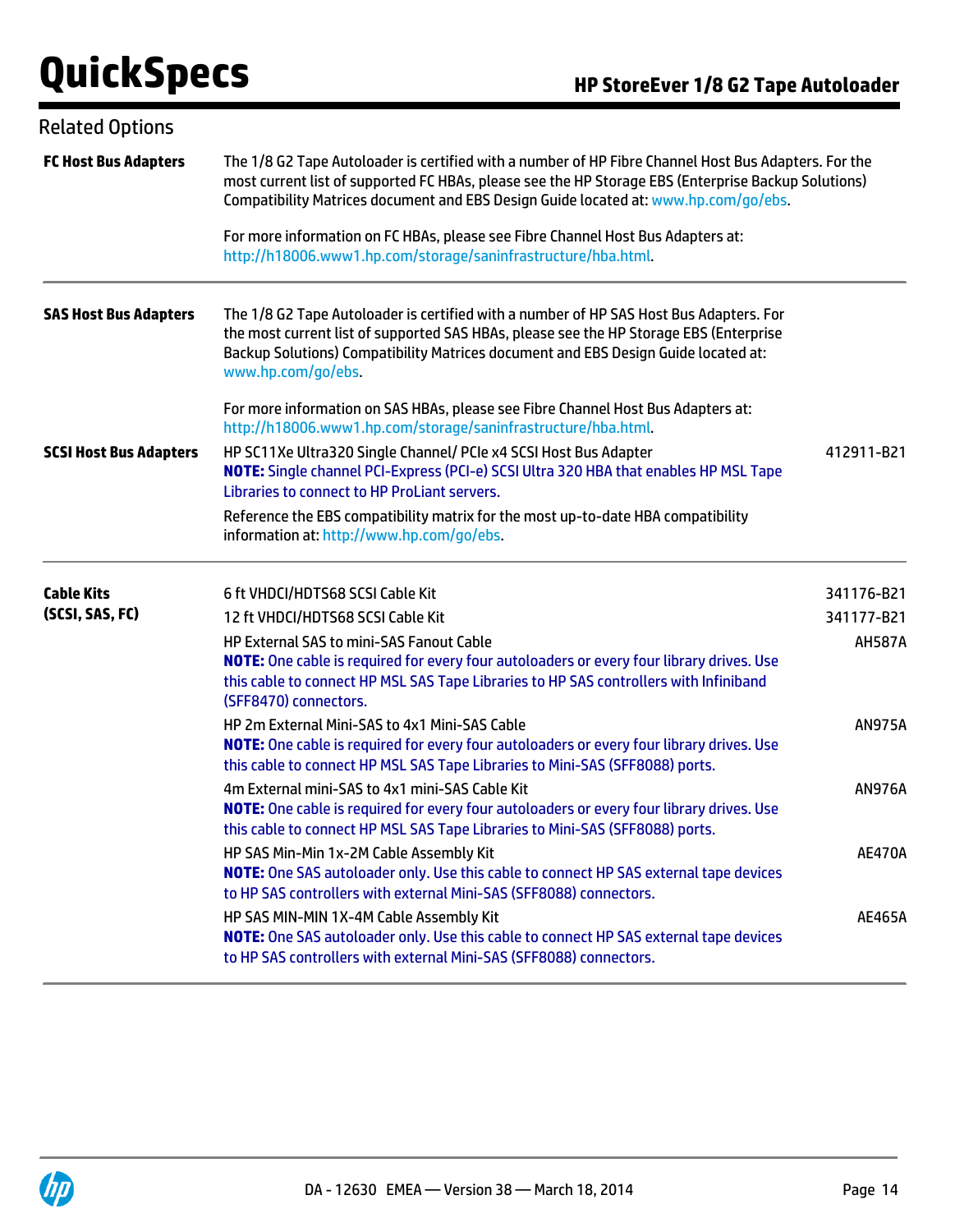### Related Options

| <b>Optical cables</b> |
|-----------------------|
|-----------------------|

#### **OM4 LC-LC type cables**

| HP Premier Flex LC/LC Multi-mode OM4 fiber 1m Cable  | QK732A        |
|------------------------------------------------------|---------------|
| HP Premier Flex LC/LC Multi-mode OM4 fiber 2m Cable  | <b>OK733A</b> |
| HP Premier Flex LC/LC Multi-mode OM4 fiber 5m Cable  | 0K734A        |
| HP Premier Flex LC/LC Multi-mode OM4 fiber 15m Cable | <b>OK735A</b> |
| HP Premier Flex LC/LC Multi-mode OM4 fiber 30m Cable | OK736A        |
| HP Premier Flex LC/LC Multi-mode OM4 fiber 50m Cable | <b>OK737A</b> |

### **Allowed cable lengths:**

| Drive type                       | External Cable type  2Gb |              | 4Gb          | ∥8Gb           |
|----------------------------------|--------------------------|--------------|--------------|----------------|
| all                              | OM2                      | 10.5m - 300m | 10.5m - 150m | l.5-50m        |
| All except LTO-5<br>Ultrium 3000 | OM3/OM4                  | 10.5m - 500m | 10.5m - 380m | $10.5m - 150m$ |
|                                  |                          |              |              |                |
| LT0-5 Ultrium 3000   0M3/0M4     |                          | 0.5m - 300m  | 10.5m - 150m | $10.5m - 50m$  |

| <b>Controller/HBA &amp; Cable</b><br><b>Recommendation Matrix</b> | <b>Recommended HBA/ Controller for tape automation</b>                                                               |                                                                                                                                          | <b>HBA/Controller</b><br><b>Product Number</b> |
|-------------------------------------------------------------------|----------------------------------------------------------------------------------------------------------------------|------------------------------------------------------------------------------------------------------------------------------------------|------------------------------------------------|
| <b>SAS</b>                                                        | HP SC44Ge SAS Host Bus Adapter                                                                                       | <b>NOTE:</b> Recommended for Proliant G5 SAS tape automation connect.                                                                    | 416096-B21                                     |
|                                                                   | <b>Recommended Cable for</b><br>SC44Ge                                                                               | <b>HP External SAS to mini-SAS Fanout Cable</b>                                                                                          | <b>AH587A</b>                                  |
|                                                                   | HP P212 Smart Array Controller Zero Memory                                                                           | NOTE: Recommended for Proliant G6 SAS tape automation connect. 256MB or larger<br>write cache recommended for more than two tape drives. | 462828-B21                                     |
|                                                                   | HP P212 Smart Array Controller 256MB Memory<br><b>NOTE:</b> Recommended for Proliant G6 SAS tape automation connect. | 462834-B21                                                                                                                               |                                                |
|                                                                   | HP P411 Smart Array Controller 256MB                                                                                 | <b>NOTE:</b> Recommended for Proliant G6 SAS tape automation connect.                                                                    | 462830-B21                                     |
|                                                                   | HP P411 Smart Array Controller 512MB                                                                                 | NOTE: Recommended for Proliant G6 SAS tape automation connect.                                                                           | 462832-B21                                     |
|                                                                   | HP P711m Smart Array Controller 1G FBWC                                                                              | NOTE: Recommended for C series blade enclosure tape automation connect.                                                                  | 513778-B21                                     |
|                                                                   | HP P712m Smart Array Controller 256MB                                                                                | <b>NOTE:</b> Recommended for C series blade enclosure tape automation connect.                                                           | 488348-B21                                     |
|                                                                   | HP P700m Smart Array Controller 256MB                                                                                | NOTE: Recommended for C series blade enclosure tape automation connect.                                                                  | 507925-B21                                     |
|                                                                   | HP P700m Smart Array Controller 512MB                                                                                | <b>NOTE:</b> Recommended for C series blade enclosure tape automation connect.                                                           | 508226-B21                                     |
|                                                                   | <b>Recommended Cables for</b><br><b>Smart Array Controllers</b>                                                      | For one autoloader:<br>HP SAS Min-Min 1x-2M Cable Assembly Kit<br><b>NOTE:</b> one SAS tape drive only.                                  | <b>AE470A</b>                                  |

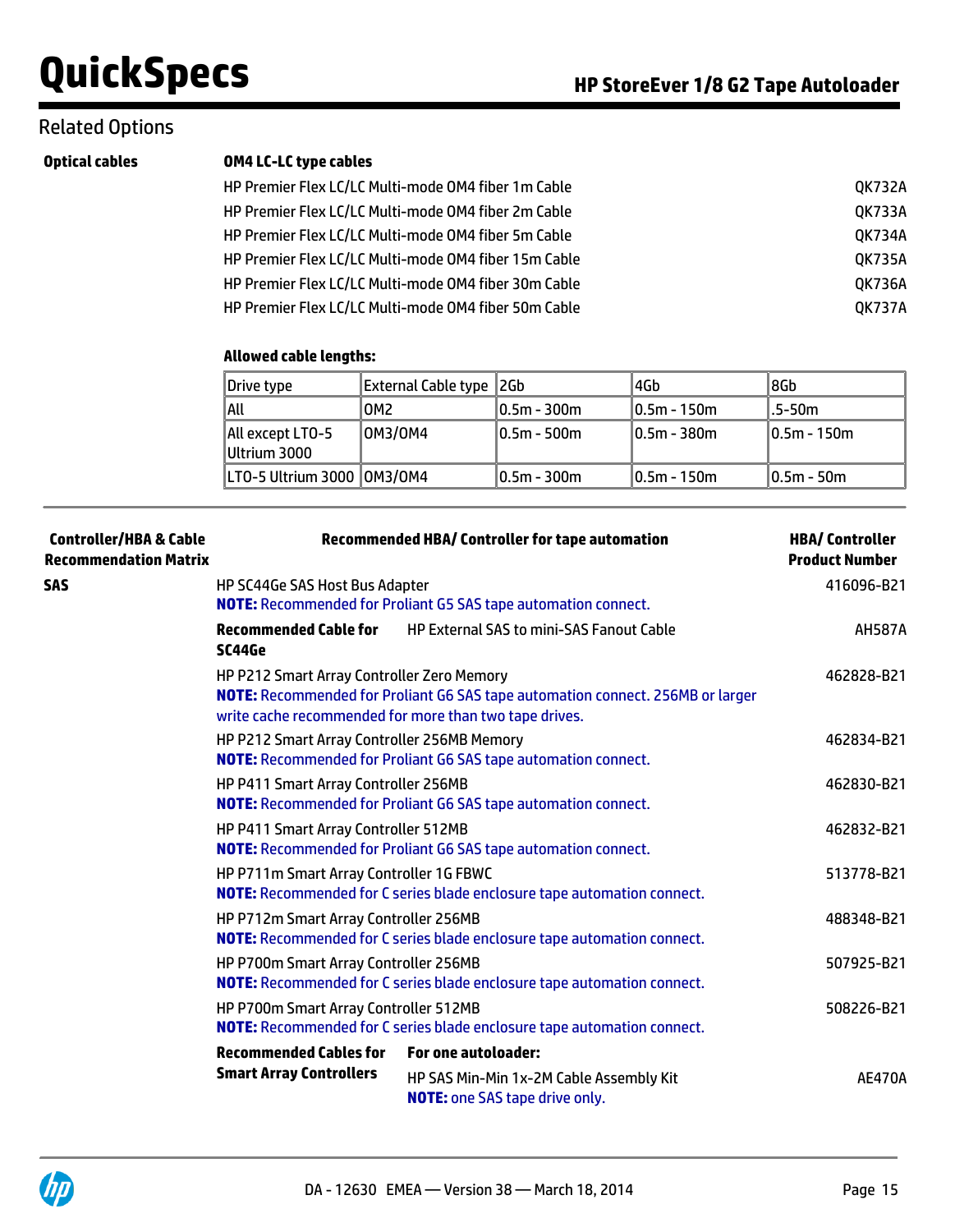| <b>Related Options</b> |                                                                                                 |                                                                                                                                                                                                                                                                                                |               |
|------------------------|-------------------------------------------------------------------------------------------------|------------------------------------------------------------------------------------------------------------------------------------------------------------------------------------------------------------------------------------------------------------------------------------------------|---------------|
|                        |                                                                                                 | HP SAS MIN-MIN 1X-4M Cable Assembly Kit<br><b>NOTE:</b> one SAS tape drive only.                                                                                                                                                                                                               | <b>AE465A</b> |
|                        |                                                                                                 | For two or more autoloaders or tape drives:                                                                                                                                                                                                                                                    |               |
|                        |                                                                                                 | HP 2m External Mini-SAS to 4x1 Mini-SAS Cable<br><b>NOTE:</b> One cable is required for every four drives.                                                                                                                                                                                     | <b>AN975A</b> |
|                        |                                                                                                 | HP 4m External Mini-SAS to 4x1 Mini-SAS Cable<br><b>NOTE:</b> One cable is required for every four drives                                                                                                                                                                                      | <b>AN976A</b> |
| <b>SCSI</b>            | HP SC11Xe SCSI Host Bus Adapter<br>NOTE: Single channel PCI-Express (PCI-e) SCSI Ultra 320 HBA. |                                                                                                                                                                                                                                                                                                | 412911-B21    |
|                        | 6 ft VHDCI/HDTS68 SCSI Cable Kit                                                                |                                                                                                                                                                                                                                                                                                | 341176-B21    |
|                        | 12 ft VHDCI/HDTS68 SCSI Cable Kit                                                               |                                                                                                                                                                                                                                                                                                | 341177-B21    |
|                        | 12 ft VHDCI/HDTS68 SCSI Cable Kit                                                               |                                                                                                                                                                                                                                                                                                | 341177-B21    |
|                        | Controller information (both SAS and SCSI) are located in two locations:                        | Smart Array: http://h18004.www1.hp.com/products/servers/proliantstorage/arraycontrollers/index.html<br>HBA: http://h18004.www1.hp.com/products/servers/proliantstorage/adapters/index.html<br>Reference the EBS compatibility matrix for the most up-to-date HBA compatibility information at: |               |
|                        | http://www.hp.com/go/ebs                                                                        |                                                                                                                                                                                                                                                                                                |               |
|                        | You may also visit: www.hp.com/go/ProLiant, and click on the Storage link                       |                                                                                                                                                                                                                                                                                                |               |
| <b>Media</b>           | HP LTO-6 Ultrium 6.25TB MP RW Data Cartridge (1 pack)                                           |                                                                                                                                                                                                                                                                                                | C7976A        |
|                        | HP LTO-6 Ultrium 6.25TB BaFe RW Data Cartridge (1 pack)                                         |                                                                                                                                                                                                                                                                                                | C7976B        |
|                        | HP LTO-5 Ultrium 3TB RW Data Cartridge (1 pack)                                                 |                                                                                                                                                                                                                                                                                                | C7975A        |
|                        | HP LTO-5 Ultrium 3TB WORM Data Cartridge (1 pack)                                               |                                                                                                                                                                                                                                                                                                | C7975W        |
|                        | HP LTO-4 Ultrium 1.6TB RW Data Cartridge (1 pack)                                               |                                                                                                                                                                                                                                                                                                | C7974A        |
|                        | HP LTO-4 Ultrium 1.6TB WORM Data Cartridge (1 pack)                                             |                                                                                                                                                                                                                                                                                                | C7974W        |
|                        | HP LTO-3 Ultrium 800GB RW Data Cartridge (1 pack)                                               |                                                                                                                                                                                                                                                                                                | C7973A        |
|                        | HP LTO-3 Ultrium 800GB WORM Data Cartridge (1 pack)                                             |                                                                                                                                                                                                                                                                                                | C7973W        |
|                        | HP LTO-2 Ultrium 400GB Data Cartridge (1 pack)                                                  |                                                                                                                                                                                                                                                                                                | C7972A        |
|                        | HP LTO-1 Ultrium 200GB Data Cartridge (1 pack)                                                  |                                                                                                                                                                                                                                                                                                | C7971A        |
|                        | HP Ultrium Universal Cleaning Cartridge (1 pack)                                                |                                                                                                                                                                                                                                                                                                | C7978A        |
|                        | <b>Bar Code Labels</b>                                                                          |                                                                                                                                                                                                                                                                                                |               |
|                        | HP LTO-6 Ultrium RW Bar Code Label Pack (100 pack)                                              |                                                                                                                                                                                                                                                                                                | Q2013A        |
|                        | HP LTO-5 Ultrium WORM Bar Code Label Pack (100 pack)                                            |                                                                                                                                                                                                                                                                                                | Q2012A        |
|                        | HP LTO-5 Ultrium RW Bar Code Label Pack (100 pack)                                              |                                                                                                                                                                                                                                                                                                | Q2011A        |
|                        | HP LTO-5 Ultrium WORM Bar Code Label Pack (100 pack)                                            |                                                                                                                                                                                                                                                                                                | Q2012A        |
|                        | HP LTO-4 Ultrium RW Bar Code Labels (100 pack)                                                  |                                                                                                                                                                                                                                                                                                | Q2009A        |
|                        | HP LTO-4 Ultrium WORM Bar Code Labels (100 pack)                                                |                                                                                                                                                                                                                                                                                                | Q2010A        |
|                        | HP LTO-3 Ultrium RW Bar Code Labels (100 pack)                                                  |                                                                                                                                                                                                                                                                                                | Q2007A        |
|                        | HP LTO-3 Ultrium WORM Bar Code Labels (100 pack)                                                |                                                                                                                                                                                                                                                                                                | Q2008A        |

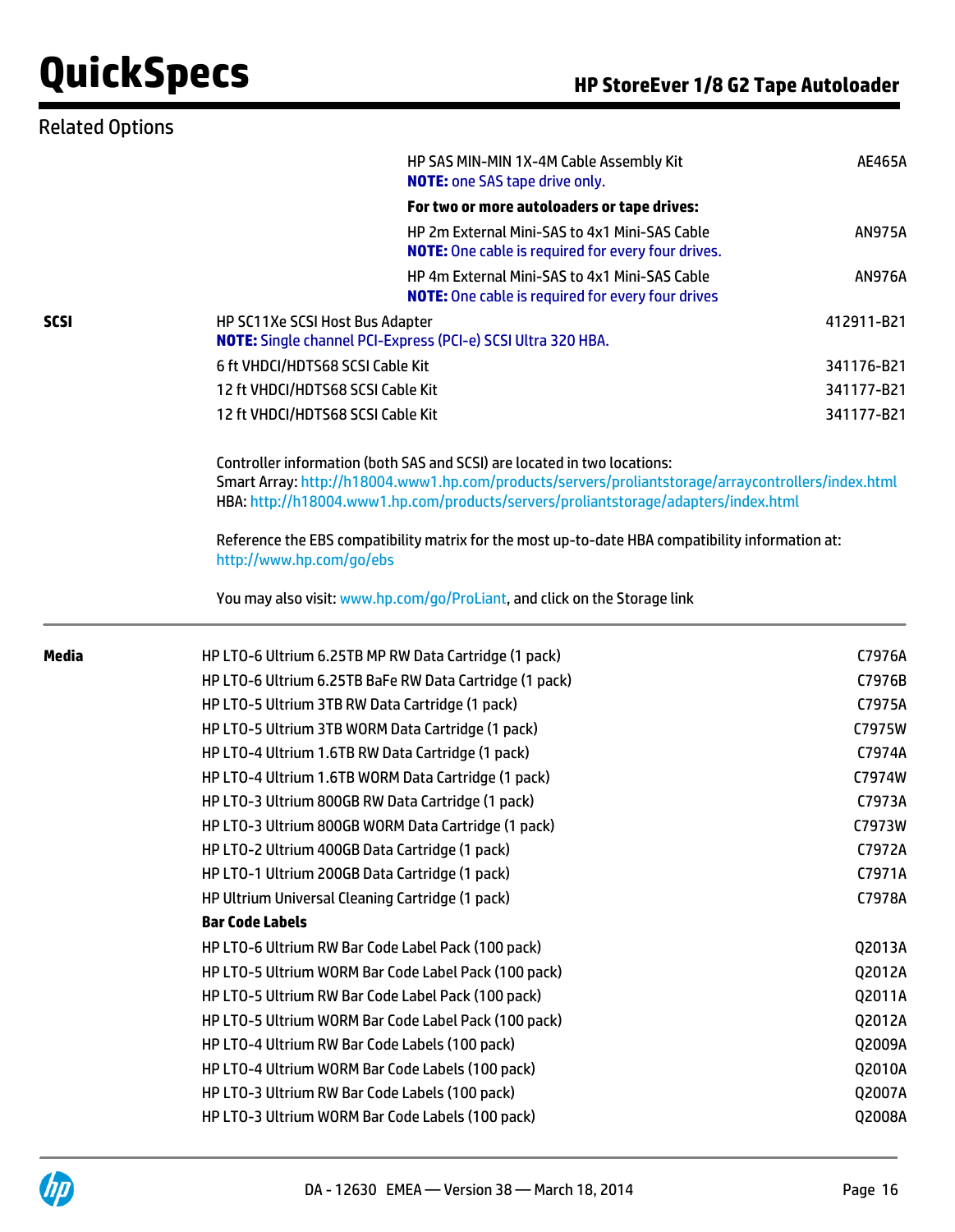| <b>Related Options</b> |                                                                                                                                                                                         |                |
|------------------------|-----------------------------------------------------------------------------------------------------------------------------------------------------------------------------------------|----------------|
|                        | HP LTO-2 Ultrium Bar Code Labels (100 pack)                                                                                                                                             | Q2002A         |
|                        | HP LTO-1 Ultrium Bar Code Labels (100 pack)                                                                                                                                             | Q2001A         |
|                        | <b>Custom labeled Data Cartridges</b>                                                                                                                                                   |                |
|                        | NOTE: Custom labeled products allow customers to customize a specific sequence printed on<br>each label.                                                                                |                |
|                        | HP LTO-6 Ultrium 6.25TB MP RW Custom Labeled Data Cartridge (20 pack)                                                                                                                   | C7976AL        |
|                        | HHP LTO-5 Ultrium 3.0TB RW Custom Labeled Data Cartridge (20 Pack)                                                                                                                      | C7975AL        |
|                        | HP LTO-5 Ultrium 3.0TB RW Custom Labeled No Case Data Cartridge (20 pack)                                                                                                               | C7975AC        |
|                        | HP LTO-5 Ultrium 3.0TB WORM Custom Labeled Data Cartridge (20 pack)                                                                                                                     | C7975WL        |
|                        | HP LT04 Ultrium 1.6TB RW Custom Labeled Data Cartridge (20 pack)                                                                                                                        | C7974AL        |
|                        | HP LT04 Ultrium 1.6TB WORM Custom Labeled Data Cartridge (20 pack)                                                                                                                      | C7974WL        |
|                        | HP LTO-3 Ultrium 800GB RW Custom Labeled Data Cartridge (20 pack)                                                                                                                       | C7973AL        |
|                        | HP LTO-3 Ultrium 800GB WORM Custom Labeled Data Cartridge (20 pack)                                                                                                                     | C7973WL        |
|                        | HP LTO-2 Ultrium 400GB Custom Labeled Data Cartridge (20 pack)                                                                                                                          | C7972AL        |
|                        | HP LTO-1 Ultrium 200GB Custom Labeled Data Cartridge (20 pack)                                                                                                                          | C7971AL        |
|                        | <b>Non-Custom Labeled Data Cartridges</b>                                                                                                                                               |                |
|                        | NOTE: Non-Custom labels will come pre-labeled with a pre-determined number sequence.                                                                                                    |                |
|                        | HP LTO-6 Ultrium 6.25TB MP RW Non-Custom Labeled Data Cartridge (20 pack)                                                                                                               | C7976AN        |
|                        | HP LTO-6 Ultrium 6.25TB BaFe RW Non-Custom Labeled Data Cartridge (20 pack)                                                                                                             | C7976BN        |
|                        | HP LTO-5 Ultrium 3.0 TB Non-custom Labeled Data Cartridge (20 Pack)                                                                                                                     | C7975AN        |
|                        | HP LTO-4 Ultrium 1.6TB RW Non-Custom Labeled Data Cartridge (20 pack)                                                                                                                   | C7974AN        |
|                        | HP LTO-3 Ultrium 800GB RW Non-Custom Labeled Data Cartridge (20 pack)                                                                                                                   | C7973AN        |
|                        | HP LTO-2 Ultrium 400GB Non-Custom Labeled Data Cartridge (20 pack)                                                                                                                      | <b>C7972AN</b> |
|                        | HP LTO-1 Ultrium 200GB Non-Custom Labeled Data Cartridge (20 pack)                                                                                                                      | C7971AN        |
|                        | <b>Storage Media Kits</b>                                                                                                                                                               |                |
|                        | NOTE: Kit includes 20 HP Ultrium data cartridges, one HP Ultrium Universal cleaning                                                                                                     |                |
|                        | cartridge, 20 colored labels, a protective carrying case that can be used to securely store or<br>transport data cartridges, and one copy of "The Essentials of Successful Tape Backup" |                |
|                        | HP Ultrium 800GB Storage Media Kit                                                                                                                                                      | C8017A         |
|                        | HP Ultrium 400GB Storage Media Kit                                                                                                                                                      | C8014A         |
|                        | HP Ultrium 200GB Storage Media Kit                                                                                                                                                      | C8013A         |
|                        | NOTE: For more information on LTO media, see: http://h18006.www1.hp.com/storage/storagemedia.html?psn=storage                                                                           |                |

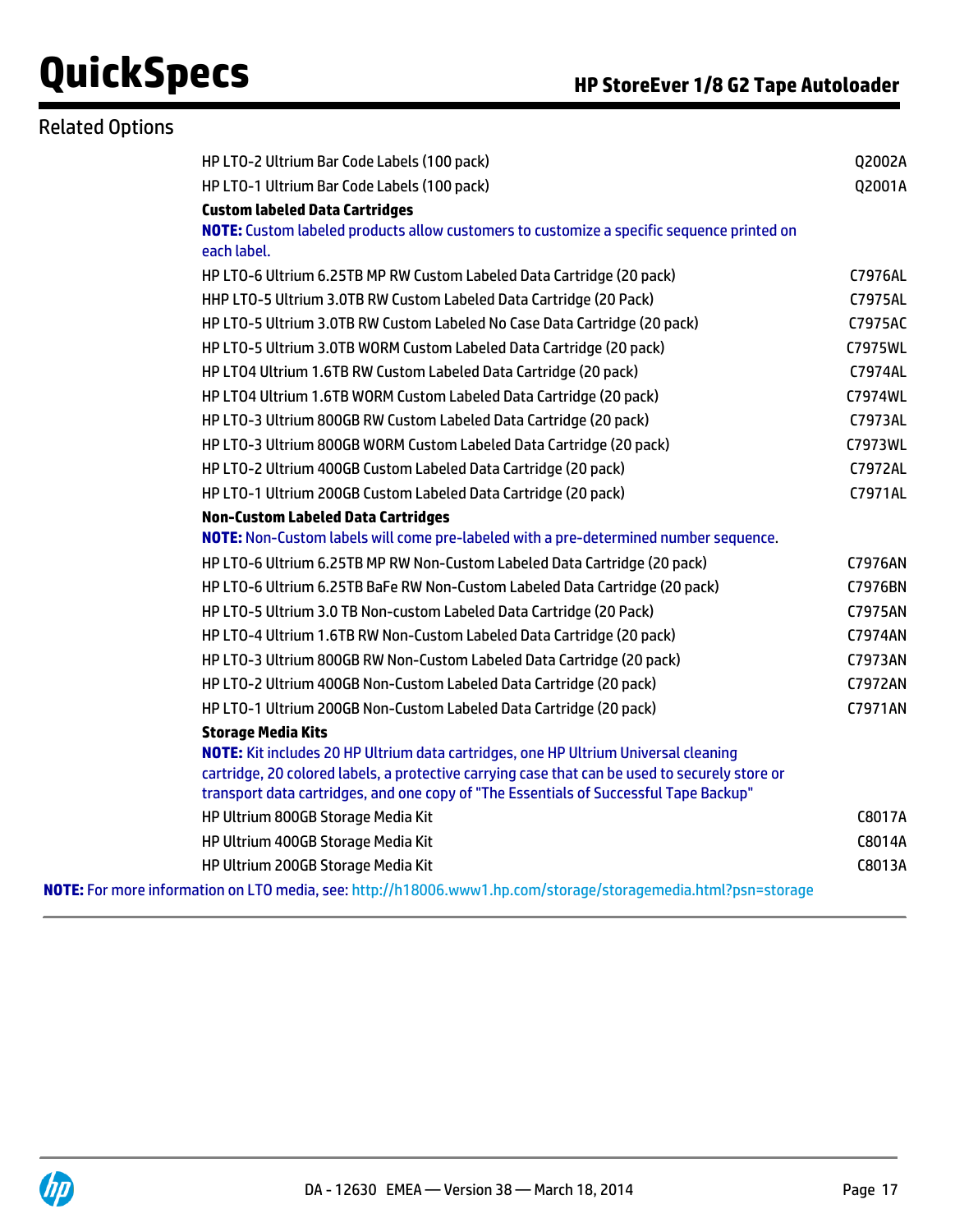### Related Options

#### **Same Day Response**

| Warranty upgrade to 1-year, 13x5, 4 hour response/onsite, electronic                                                                                                                                                                                                                                                                            | U6364E        |
|-------------------------------------------------------------------------------------------------------------------------------------------------------------------------------------------------------------------------------------------------------------------------------------------------------------------------------------------------|---------------|
| Warranty upgrade to 1-year, 24x7, 4 hour response/onsite, electronic                                                                                                                                                                                                                                                                            | U6365E        |
| Warranty upgrade to 1-year, 24x7, call-to-repair, 6 hour response/onsite, electronic                                                                                                                                                                                                                                                            | U6366E        |
| Warranty upgrade to 3-year, 13x5, 4 hour response/onsite, electronic                                                                                                                                                                                                                                                                            | <b>H5526E</b> |
| Warranty upgrade to 3-year, 24x7, 4 hour response/onsite, electronic                                                                                                                                                                                                                                                                            | H4624E        |
| Warranty upgrade to 3-year, 24x7, call-to-repair, 6 hour response/onsite, electronic                                                                                                                                                                                                                                                            | U6367E        |
| Warranty upgrade to 5-year, 13x5, 4 hour response/onsite, electronic                                                                                                                                                                                                                                                                            | <b>U9376E</b> |
| Warranty upgrade to 5-year, 24x7, call-to-repair, 6 hour response/onsite, electronic                                                                                                                                                                                                                                                            | <b>U9377E</b> |
| <b>Next Business Day Response</b>                                                                                                                                                                                                                                                                                                               |               |
| Warranty upgrade to 3-year next business day/parts exchange, electronic                                                                                                                                                                                                                                                                         | H2698E        |
| Warranty upgrade to 3-year next business day/onsite, electronic                                                                                                                                                                                                                                                                                 | H4619E        |
| <b>Hardware Services</b>                                                                                                                                                                                                                                                                                                                        |               |
| Installation services, electronic                                                                                                                                                                                                                                                                                                               | <b>U2090E</b> |
| NOTE: In order to maximize ROI and product uptime, and minimize the cost of<br>ownership, Hewlett-Packard recommends the 3-year, 24 x 7 service options. These<br>offerings will ensure that any product issue can be tackled when they occur (most back<br>up issues will occur outside standard business hours) and that the service coverage |               |

regarding period, covers the minimum expected life of the host system.

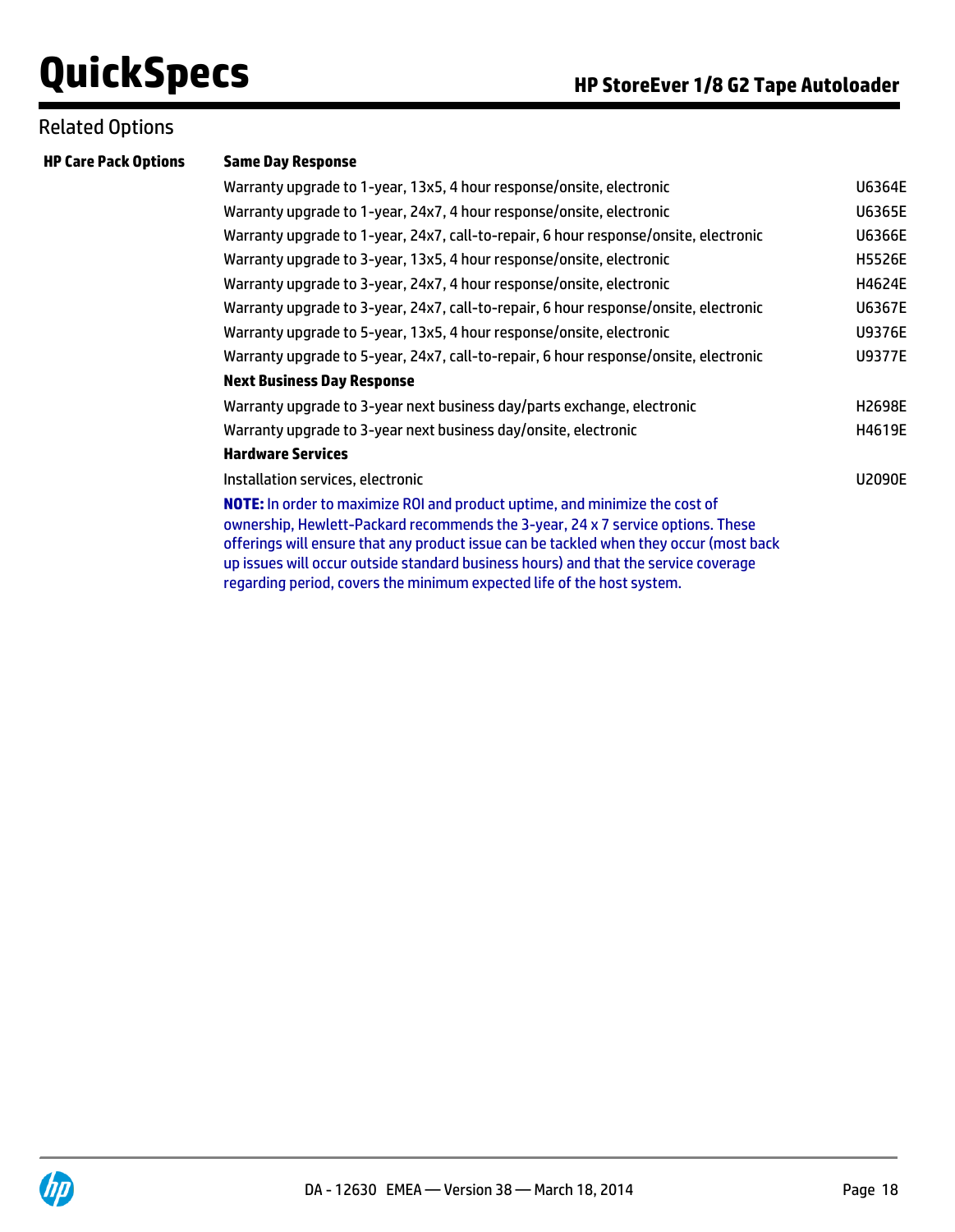## Technical Specifications

|                            |                                                                                 | 1/8 G2 LTO-6 Ultrium 6250 Tape                                                                                                                                | 1/8 G2 LTO-5 Ultrium 3000 Tape                                                             | 1/8 G2 LTO-4 Ultrium 1760 Tape                               |  |
|----------------------------|---------------------------------------------------------------------------------|---------------------------------------------------------------------------------------------------------------------------------------------------------------|--------------------------------------------------------------------------------------------|--------------------------------------------------------------|--|
|                            |                                                                                 | <b>Autoloader</b>                                                                                                                                             | <b>Autoloader</b>                                                                          | <b>Autoloader</b>                                            |  |
| <b>Drive Technology</b>    |                                                                                 | Ultrium 6250                                                                                                                                                  | Ultrium 3000                                                                               | Ultrium 1760                                                 |  |
|                            | <b>Number of Drives</b><br>1<br>1<br>1                                          |                                                                                                                                                               |                                                                                            |                                                              |  |
| <b>Number of Slots</b>     |                                                                                 | 8                                                                                                                                                             | 8                                                                                          | 8                                                            |  |
| <b>Drive Interface</b>     |                                                                                 | 8Gb/sec Fibre Channel<br>6Gb/sec SAS                                                                                                                          | 8Gb/sec Fibre Channel<br>6Gb/sec SAS                                                       | 3Gb/sec SAS<br>(LTO 4, 3)<br>Ultra320 LVD SCSI<br>(LTO 4, 3) |  |
| <b>Capacity</b>            | <b>Native</b>                                                                   | <b>20 TB</b>                                                                                                                                                  | 12 TB                                                                                      | 6.4 TB                                                       |  |
|                            | <b>Compressed</b><br>(2.5:1)                                                    | 50 TB                                                                                                                                                         |                                                                                            |                                                              |  |
|                            | <b>Compressed</b><br>(2:1)                                                      |                                                                                                                                                               | 24TB                                                                                       | 12.8 TB                                                      |  |
| <b>Maximum</b>             | <b>Native</b>                                                                   | 576 GB/hr                                                                                                                                                     | 504 GB/hr                                                                                  | 288 GB/hr                                                    |  |
| <b>Transfer</b><br>Rate    | <b>Compressed</b><br>(2.5:1)                                                    | 1.44 TB/hr                                                                                                                                                    |                                                                                            |                                                              |  |
|                            | <b>Compressed</b><br>(2:1)                                                      |                                                                                                                                                               | 1 TB/hr                                                                                    | 576 GB/hr                                                    |  |
| <b>Dimensions</b>          | Out-of-Box<br>(HxWxD)                                                           | $1.7 \times 19 \times 31.9$ in (4.4 x 48.2 x 80.9 cm)                                                                                                         |                                                                                            |                                                              |  |
|                            | <b>Shipping</b><br>(HxWxD)                                                      | 10 x 23 x 39 in (25 x 58 x 99 cm)                                                                                                                             |                                                                                            |                                                              |  |
| Weight                     | <b>Out-of-Box</b>                                                               | 25.4 lb (11.5 kg)                                                                                                                                             |                                                                                            |                                                              |  |
|                            | <b>Shipping</b>                                                                 | 33.7 lb (15.3 kg)                                                                                                                                             |                                                                                            |                                                              |  |
|                            |                                                                                 |                                                                                                                                                               | NOTE: The weight of the Autoloader varies a slight amount with the type of LTO drive used. |                                                              |  |
| <b>Reliability</b>         | <b>MSBF</b><br>(mean<br><b>swaps</b><br>between<br>failures)                    | 2 Million robot load/unload cycles                                                                                                                            |                                                                                            |                                                              |  |
|                            | MTBF<br>(mean time<br>between<br>failures)                                      | 100,000 hours (based on 1M MSBF)                                                                                                                              |                                                                                            |                                                              |  |
|                            | <b>Cartridge Swap Time</b><br>34 seconds average (drive to slot, slot to drive) |                                                                                                                                                               |                                                                                            |                                                              |  |
| <b>Initialization Time</b> |                                                                                 | 76 seconds                                                                                                                                                    |                                                                                            |                                                              |  |
| <b>Inventory Time</b>      |                                                                                 | 52 seconds (with bar code labeled cartridges)                                                                                                                 |                                                                                            |                                                              |  |
| <b>Connectors</b>          |                                                                                 | Mini-SAS (located on back of 1/8 G2 SAS models only)<br>68-pin HDTS (located on back of 1/8 G2 SCSI models only)<br>$(1)$ RJ-45 (located on back of $1/8$ G2) |                                                                                            |                                                              |  |
|                            |                                                                                 | (1) USB port (located on back of 1/8 G2)                                                                                                                      |                                                                                            |                                                              |  |